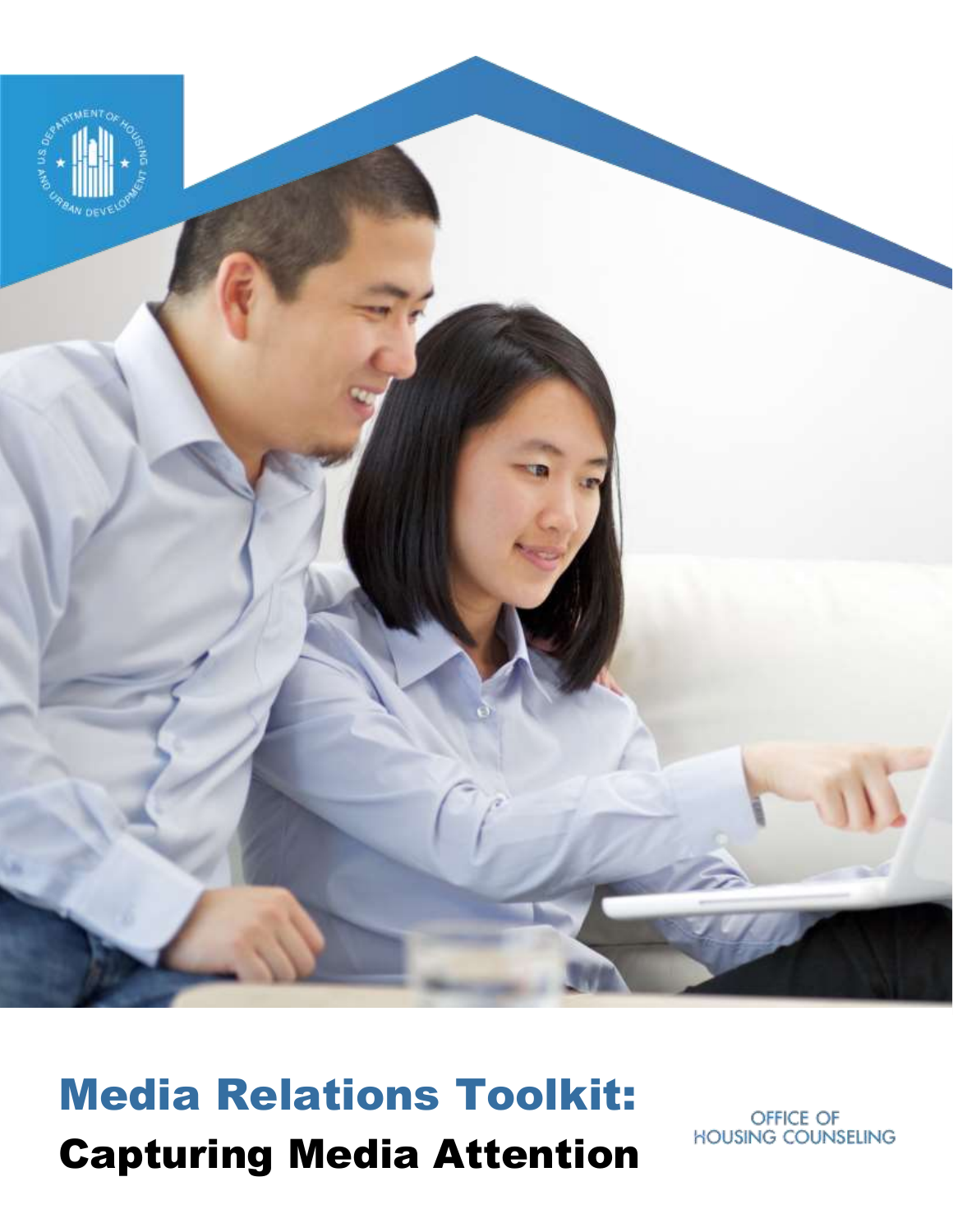# TABLE OF CONTENTS

| <b>An Introduction to Media Relations</b>           | 4              |
|-----------------------------------------------------|----------------|
| <b>Why Media Relations?</b>                         | 5              |
| <b>Media Relations: Capturing Media Attention</b>   | 6              |
| <b>Understanding Media Relations</b>                | $\overline{7}$ |
| <b>Getting Started</b>                              | 10             |
| <b>Media Outreach Tips</b>                          | 15             |
| <b>Best Practices</b>                               | 17             |
| Tools                                               | 18             |
| <b>Press Releases: Communicating with the Media</b> | 19             |
| Understanding a Press Release                       | 20             |
| <b>What Makes News "News"?</b>                      | 21             |
| <b>Writing Your Press Release</b>                   | 22             |
| <b>Pitching Your Press Release</b>                  | 30             |
| <b>Templates</b>                                    | 32             |
| <b>New Hire Press Release</b>                       | 33             |
| New Service Press Release                           | 35             |
| <b>Event Press Release</b>                          | 37             |
| <b>References</b>                                   | 39             |
| <b>Headline Capitalization</b>                      | 40             |
| <b>Dateline Abbreviations</b>                       | 41             |
|                                                     |                |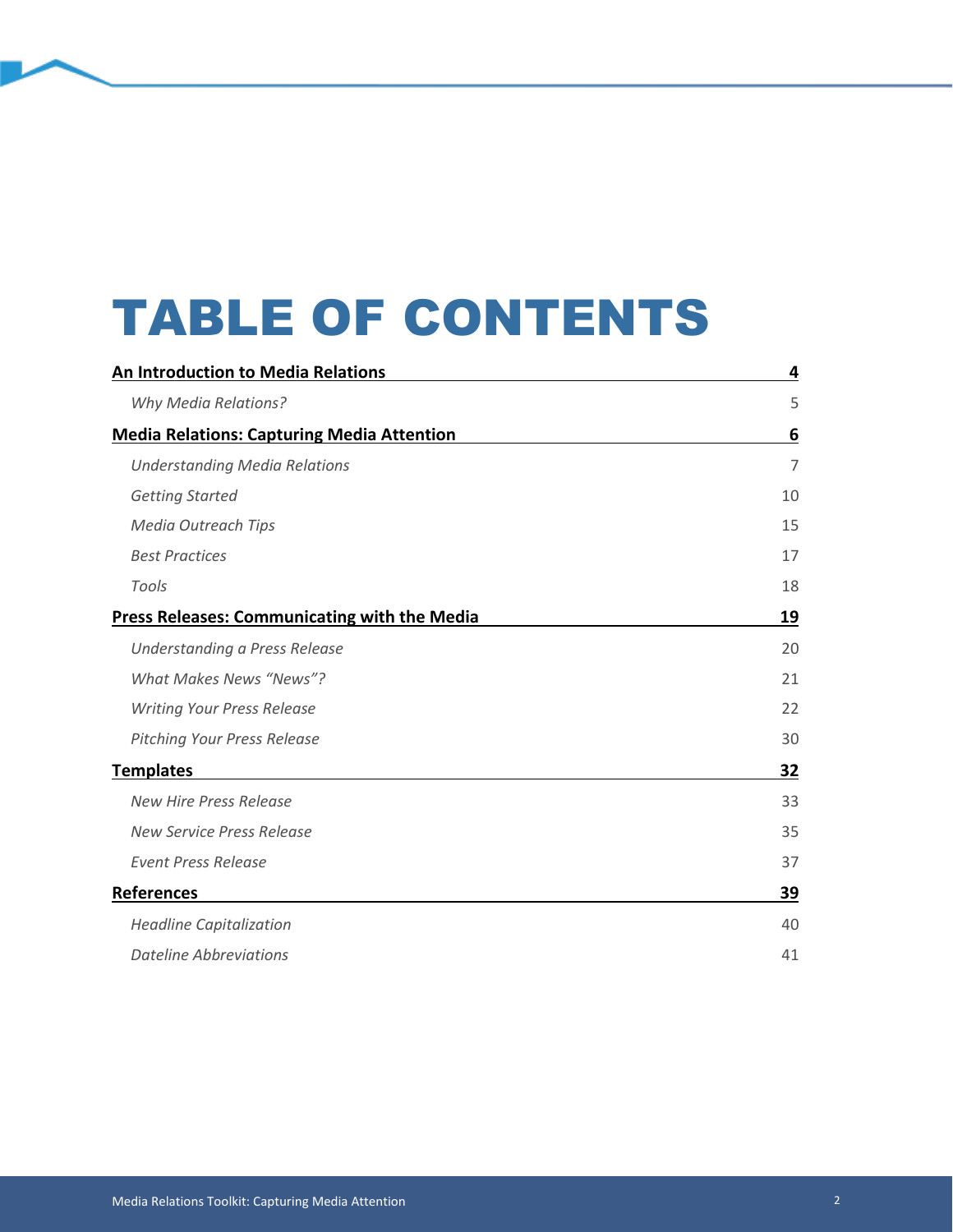## Media Relations: A Key to Effective Consumer Education

## Greetings!

This Media Relations Toolkit is designed to assist Housing Counseling Agencies (HCAs) in their mission to educate and empower consumers to make responsible choices when addressing their housing needs. Our belief is that every community benefits when its population has access to sustainable housing.

The local media in your community are powerful influencers of consumers. HCAs should understand how the media work to engage with them to raise awareness about counseling services. This toolkit is designed to provide you with this understanding through basic steps, tools, and support you will need to get started.

From researching and assembling a media contact list to tips for capturing media attention, to templates for creating a press release and pitching emails, this toolkit will help HCAs feel confident starting a conversation with their media. Whether your HCA is just beginning its media outreach or is already engaged, we are certain you will find valuable takeaways in this toolkit.

*Sarah Gerecke* Deputy Assistant Secretary Office of Housing Counseling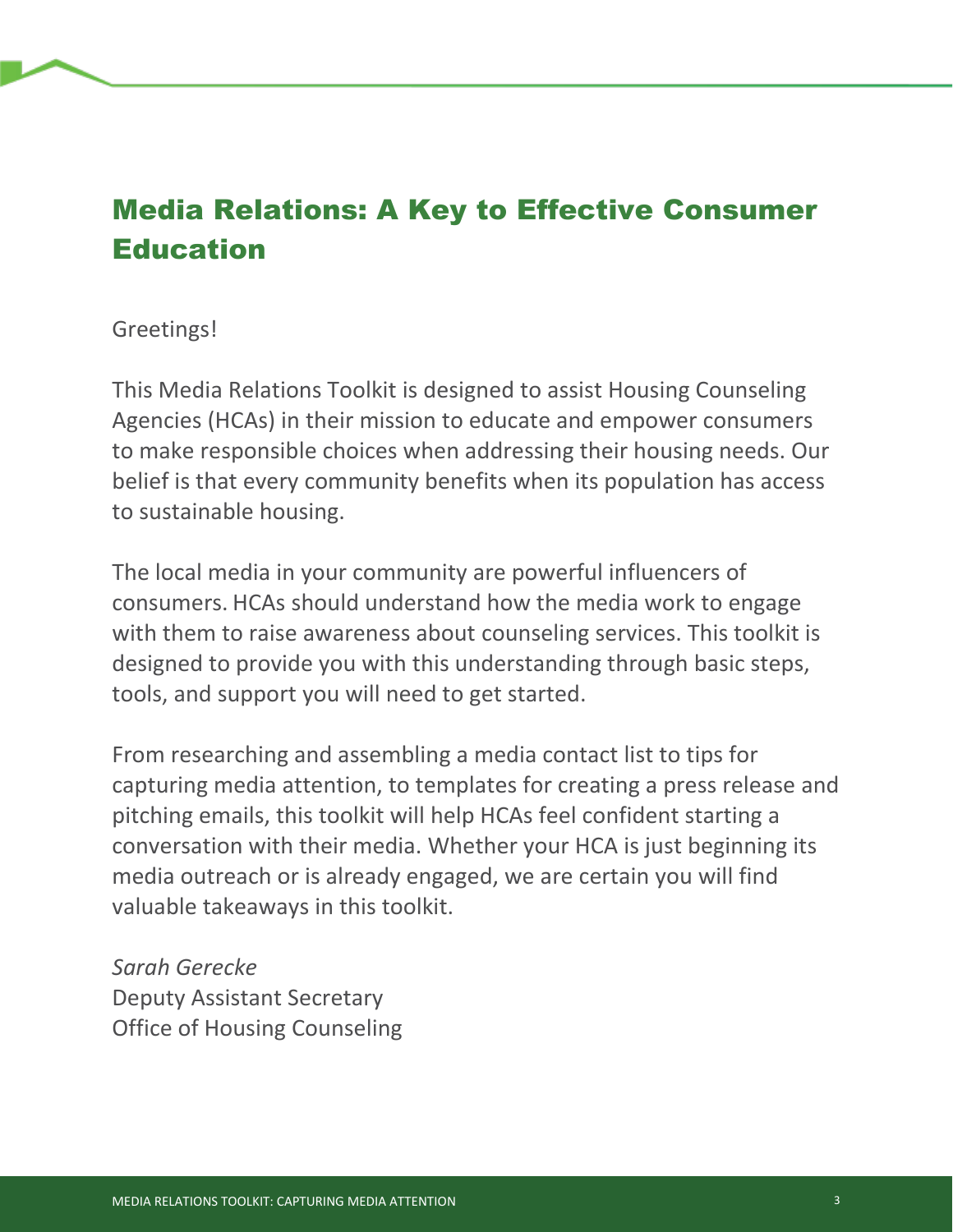# An Introduction to Media Relations

The U.S. Department of Housing and Urban Development (HUD) – Office of Housing Counseling (OHC) provides counseling to consumers on seeking, financing, maintaining, renting, or owning a home. The counseling is provided by HUD-approved Housing Counseling Agencies (HCAs).

This toolkit was developed by the OHC to provide guidance to HUDapproved HCAs across the United States to better communicate with consumers through media relations. In this guide, you will find information to help you understand the importance of media relations and how to get started—from identifying the right media to contact to creating a press release. In addition, it will provide you with the best practices and tips for communicating with the media to help you with your media relations outreach.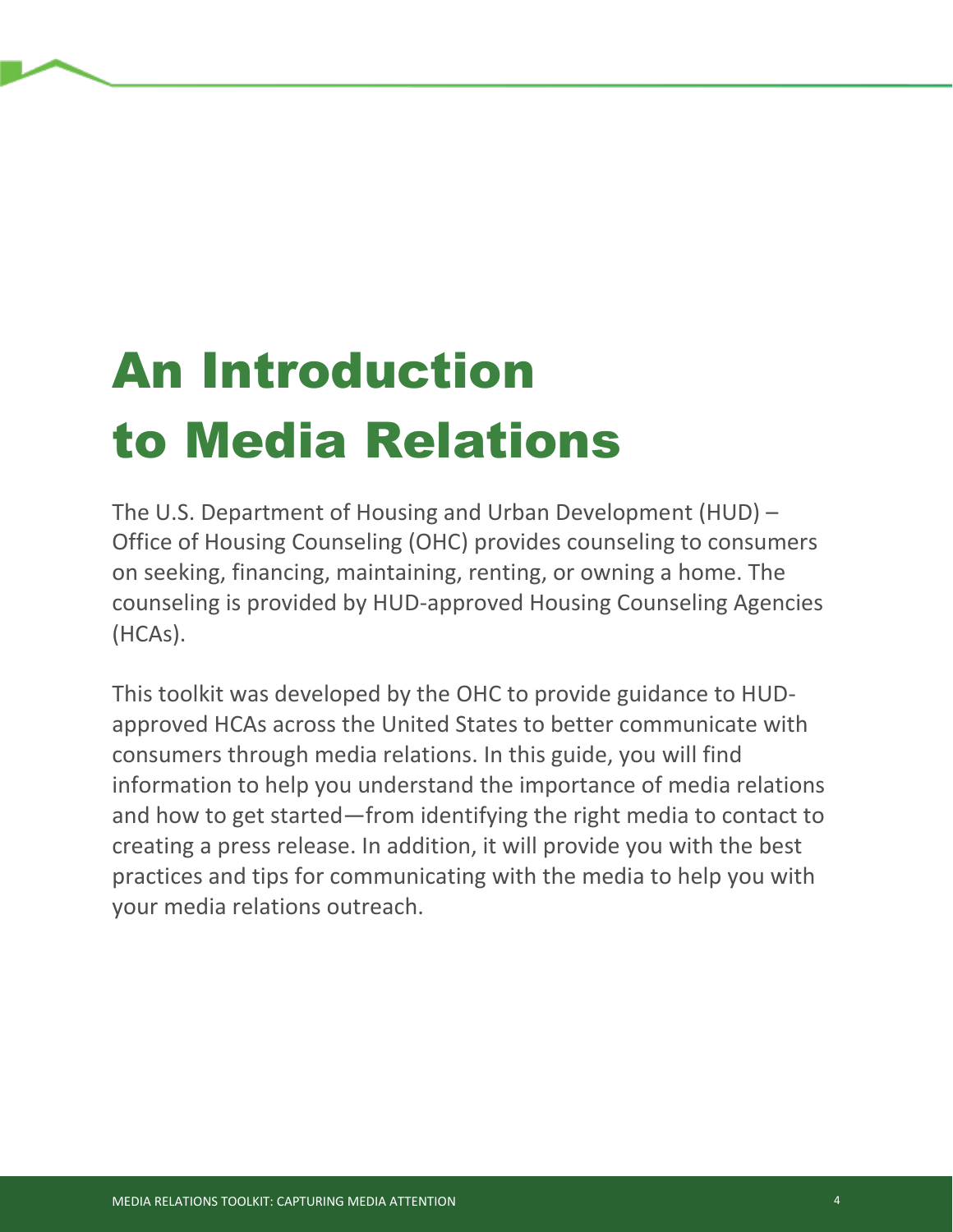## Why Media Relations?

Do you want to help your community become aware of the services your HCA offers? If so, then you will likely be interested in learning how to use media relations as part of your marketing efforts. This toolkit and its associated webinars can help you get started.

When companies share information about their business, products, or services with media reporters or journalists directly, they are participating in media relations. When you read, see, or hear a news story about a company that was written by a reporter or journalist in a newspaper or magazine or reported on TV or radio, you are seeing the results of media relations.

Done correctly and consistently, media relations can help raise awareness about your HCA's services. News stories written and published about your HCA by an unbiased, trustworthy local media source add credibility to your reputation and message. That can help to positively influence what consumers think about your HCA and services and even motivate them to take a specific action.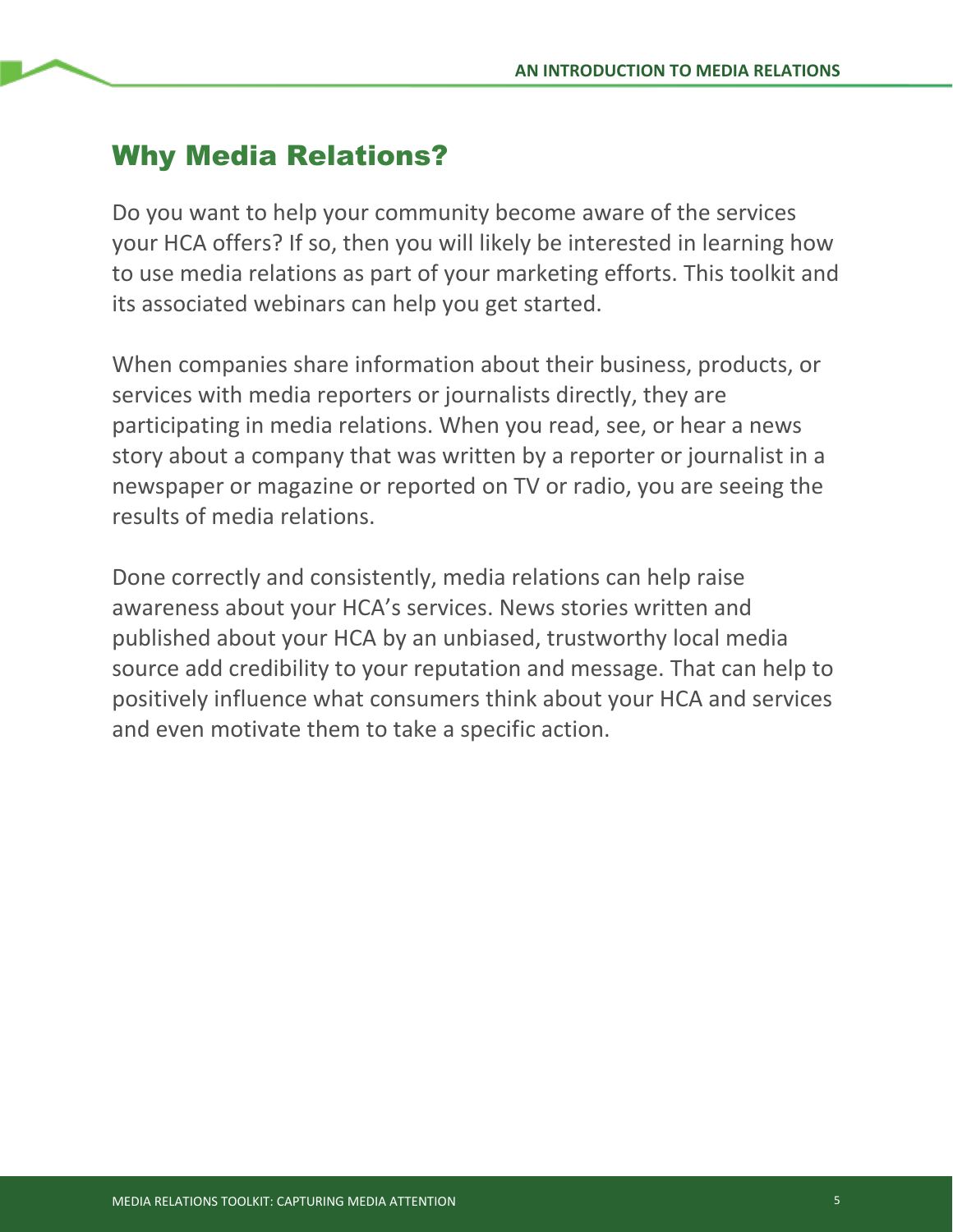# Media Relations:

## Capturing Media Attention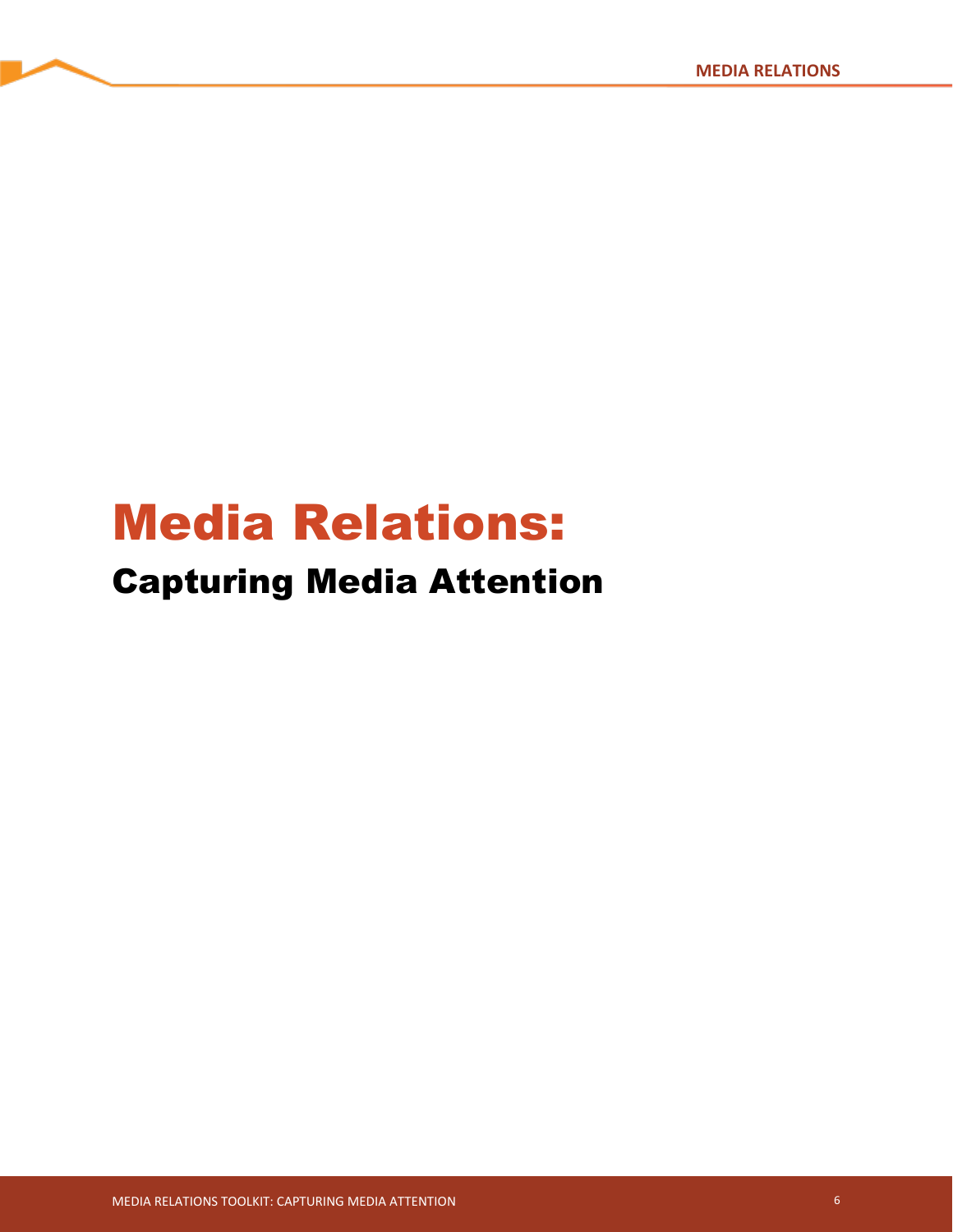## Understanding Media Relations

## **What Is Media Relations?**

- An important part of public relations
- A company's communications and relationships with editors, reporters, journalists, and bloggers
- Newspapers, radio, television, and the Internet

You have probably heard of public relations but may not be certain what it is. In a nutshell, public relations is a strategic communication process that builds mutually beneficial relationships between organizations and their public. An important public for nearly any company is the media.

Media relations is the side of public relations that involves persuading journalists, reporters, or editors to tell a positive story about your HCA or services in a magazine or newspaper, on a TV or radio station, or on a website. Your goal is to capture the media's attention by communicating your newsworthy story or information to the right people and at the right media outlets, using the appropriate media tools.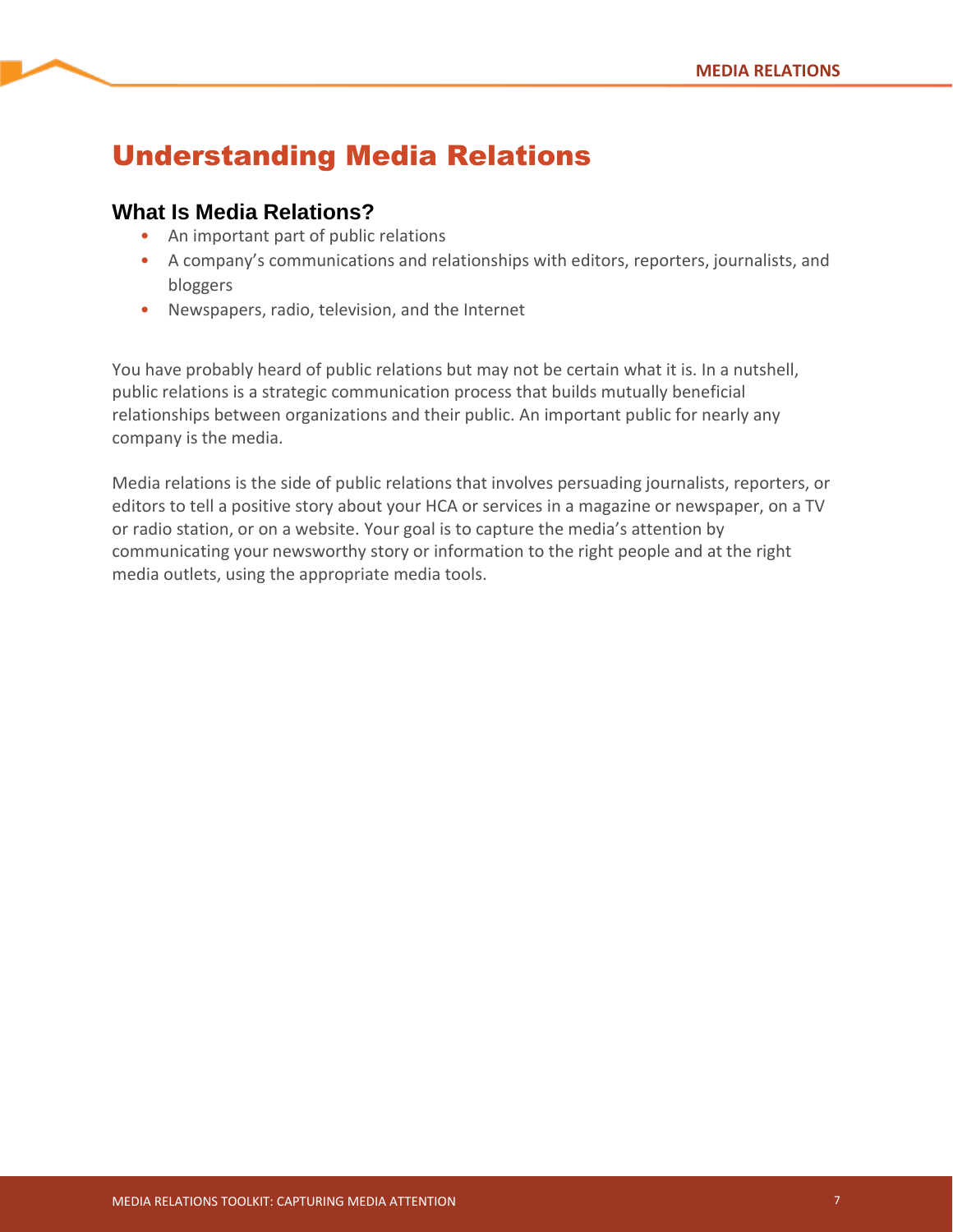## **HCA Stakeholders**

Depending on what services your HCA offers, your target stakeholders are likely to be consumers in your community who fall into one or all of these categories:

- Renters
- First-time homebuyers
- People in default or at risk of foreclosure
- Reverse mortgagors
- Existing homeowners
- People who are homeless

Media relations can be a valuable conduit to get your story or message in front of these consumer stakeholders. It all depends on how you present the information to the media and to which media you choose to present it. No matter what services your HCA offers, your local media is likely interested in news affecting any of these consumer audiences.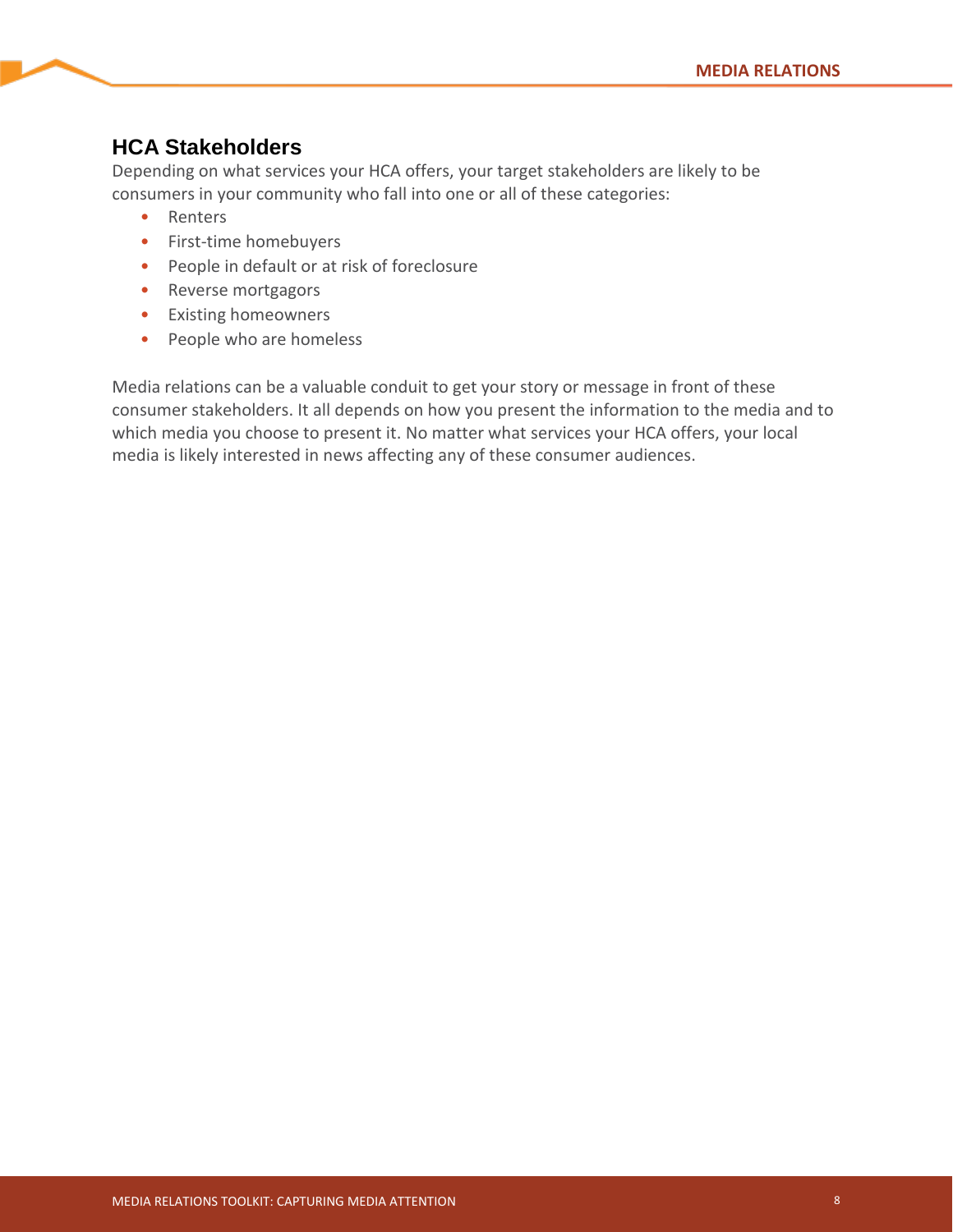## **Basic Media Relations Tools**

Depending on what your news is, there are some basic tools that will help you appropriately package your information to share it with the media. These tools can be used alone or together to complement each other. Some of these will be discussed in more detail in other webinars and toolkits.

- **Press Release** A one-to-two-page written document used to succinctly convey specific information about an HCA event or announcement that is sent to targeted members of the media. It is designed to pique the media's interest about the topic so they will write a story.
- **Media Alert or Advisory** A one-page written document that notifies the media about an upcoming newsworthy event such as an open house or press conference. It provides vital information (who, what, when, where, why) in a brief format. It should outline what visual opportunities are available for TV cameras and print photographers.
- **Media Interview** The opportunity to directly answer questions from the media about your news. It can be in person or on the phone, one-on-one or in a group.
- **Photos, Graphics, Charts** A graphical representation of your news that supports and accompanies a written document, such as a press release.
- **Social Media Post** Your Twitter, Facebook, or other social media accounts can be used to share your news with the media in many different formats, including video, graphics, testimonials, and more.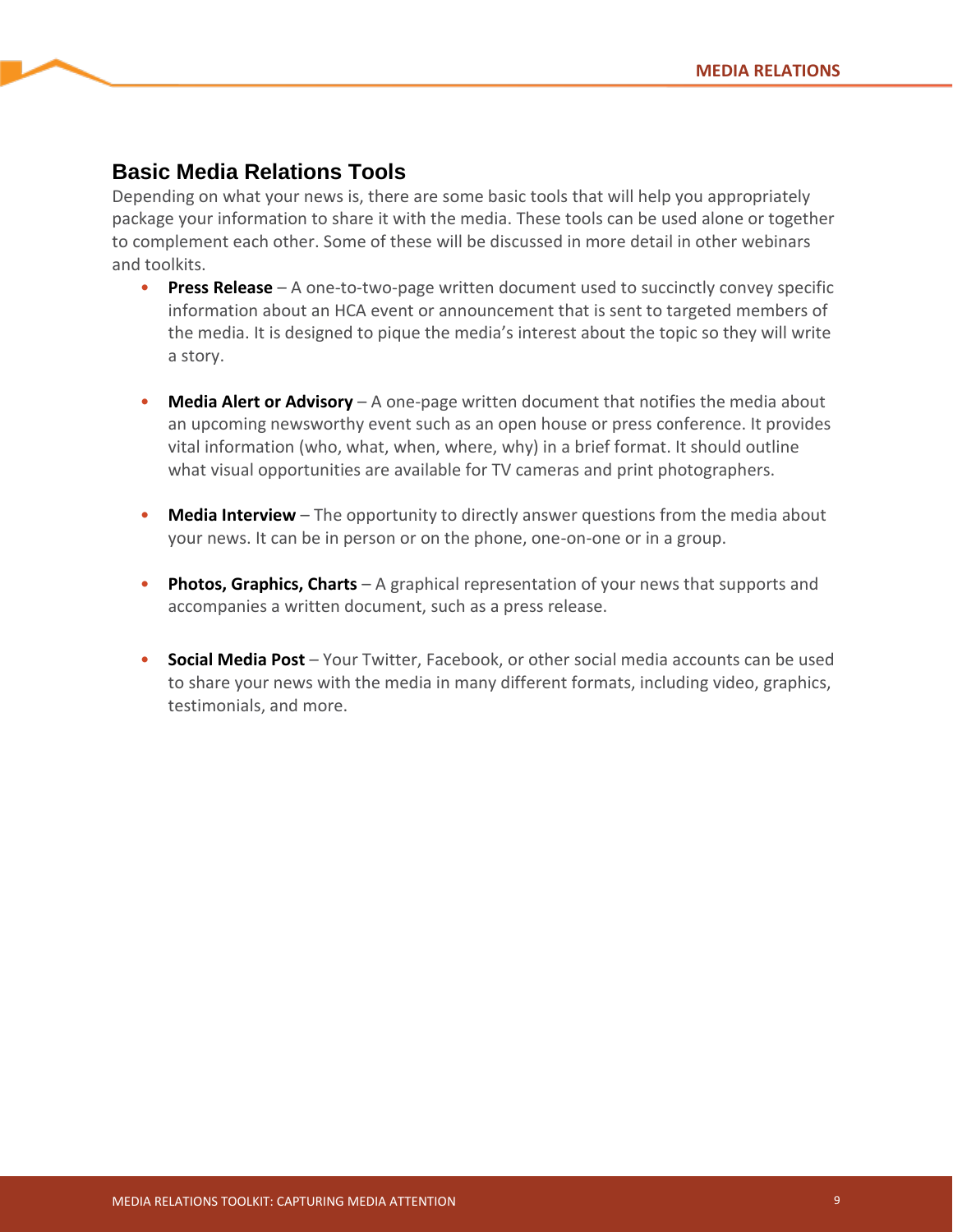## Getting Started

No matter what media relations tool you use to share information, you must send it to the right place and the right person, or nothing will happen. Every media outlet serves a specific market and audience, and every journalist covers specific topics (also known as "beats") for that audience. Journalists are far too busy to pass your information on to the right reporter. They expect you to know their beats and send your information to the right person.

## **Assemble a Local Media Outreach List**

Your first task, then, is to create a list of the local, consumer-focused media that would be interested in writing stories about your HCAs services. Ask yourself, "Which media in my community talks to my stakeholders (consumers) about the services we offer?" Don't forget to include those media that focus specifically on ethnic audiences in your community, such as Hispanic, African-American, Pan-Asian, and others.

These media typically include the following:

- Daily consumer newspapers
- Community newspapers
- Community bloggers
- City magazines
- TV news desks
- TV and radio talk shows
- Local ethnic-focused media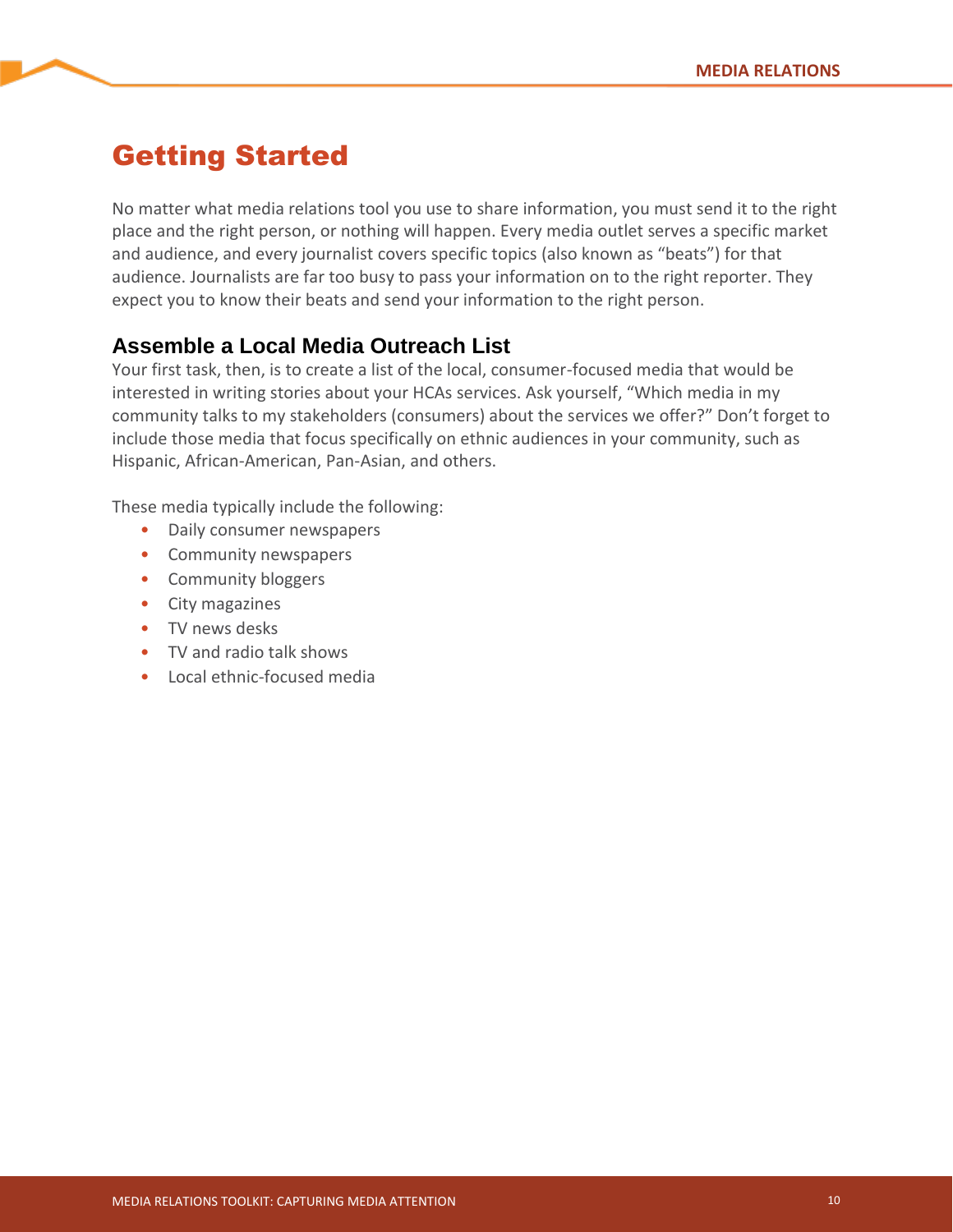You may already know the names of some of the media in your community. But if you don't or are unsure, here a few ways to find them.

### **Do a search**

www.USNPL.com provides the names and links of all daily newspapers and TV and radio stations, listed by city and state. It also provides the names and links of all state college newspapers. Using the URL http://www.usnpl.com/**[state abbreviation**]news.php (filling in your own state's abbreviation), enter it into a Google search.



Once you start finding the names of the media to which you want to send your news, create a table in Word or Excel and enter the key information. Right now, just include the media name and the website's URL.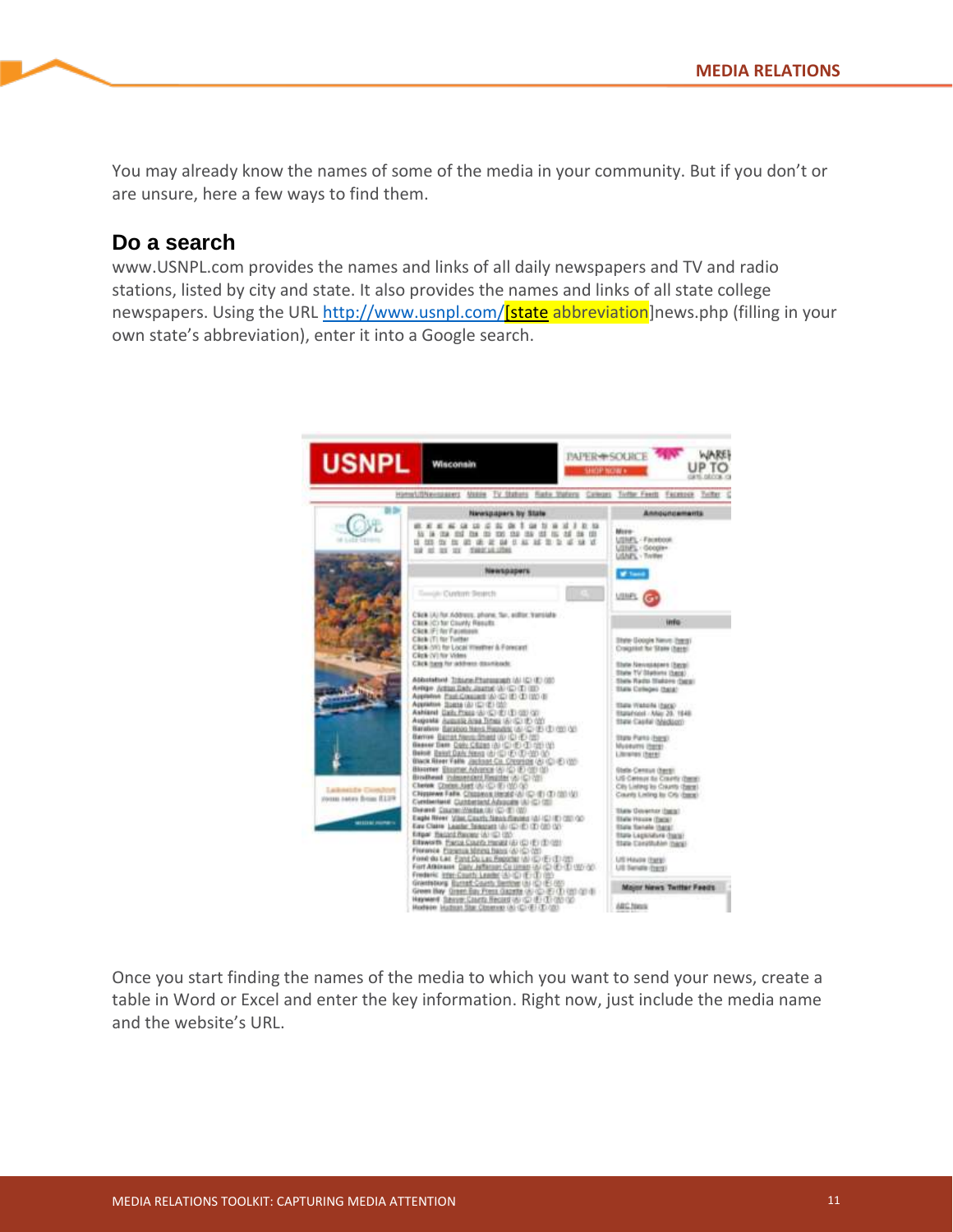## **Find the Right Contact Name**

Next, you will need to identify the person at each media location who would be interested in creating stories about your topic. That will take some research to find which reporters, columnists, editors, or TV or radio station producers write or talk about your topic.

To find media contact titles and background details, go to the media's website and then to the Contact Us or About Us link, usually located either at the top or bottom of the webpage. There you may find a list of staff emails, their titles, what topics they cover, and how they like to be contacted.

Alternatively, if you have an actual copy of the target newspaper or magazine, these names can be found on the first few pages of the publication on what's known as the masthead. It often has their emails and phone numbers.



*Publication masthead*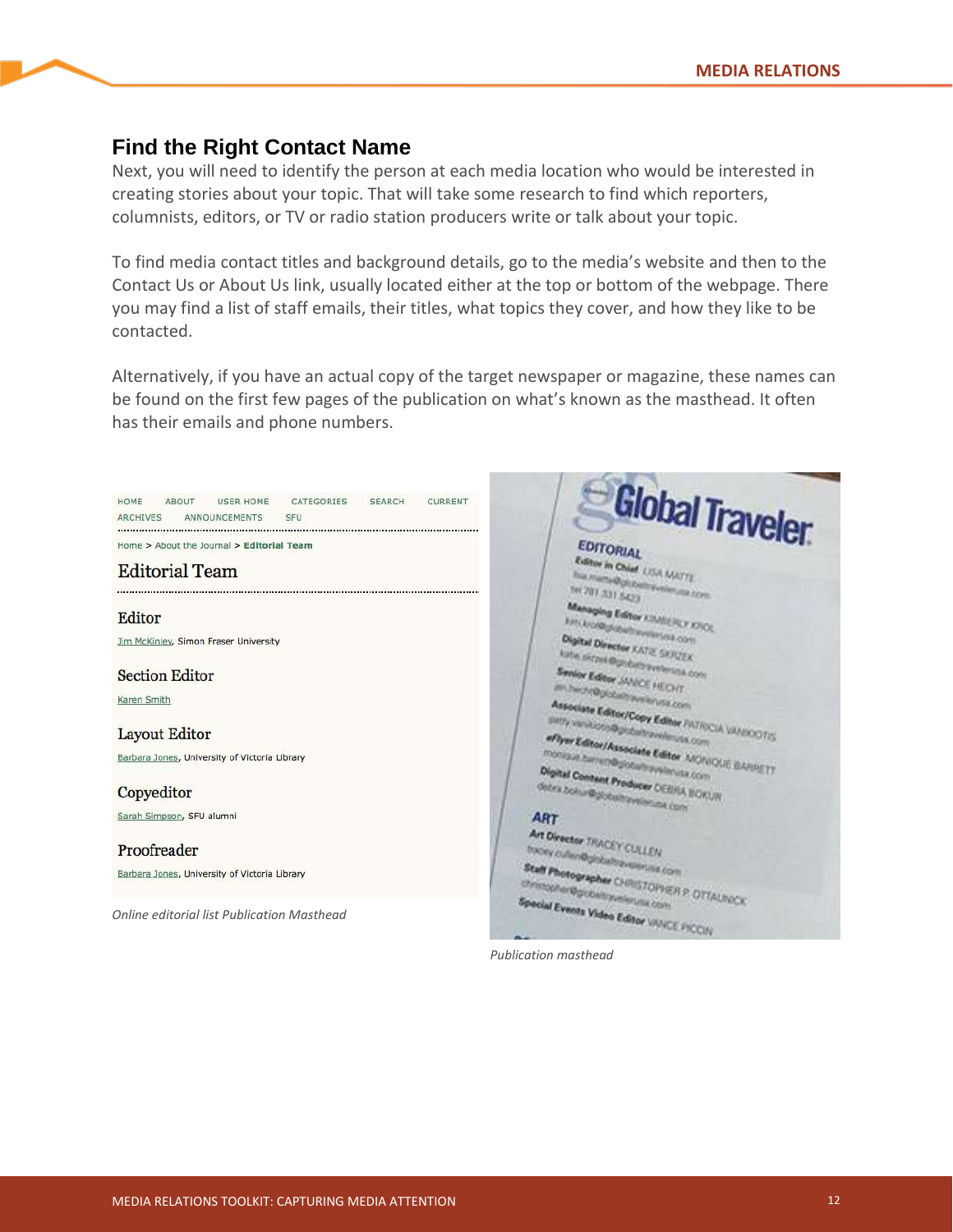Sometimes the person's job title is specific (e.g., real estate, finance, business), and sometimes it is general (e.g., senior editor). Who you want to contact will depend on what your topic is. Often, one reporter covers multiple topics.

Try searching through the articles and stories (which you can often do online) and see who has written about topics similar to what your news is about. You can also do a topic search on the publication's website, and related stories should come up. Make a note of who wrote the story and find out more about what they cover (their beat) by doing a search of their name on the publication's website.

If you are targeting your story to be featured on a TV newscast, there are often biographies about the reporters on the station's website. They might include what stories they like to cover and how to contact them. The best option is to match up your news topic with a writer or reporter who is responsible for a similar topic.

If you still don't know who to contact, you can always call the main number, request to speak to someone in the editorial or news department, and ask them who the best person is to send the news about your topic and what their email is. Sometimes you can get results by sending your news to the general news desk email address, such as newsdesk@tmj4.com or newstips@fox6.com.

As you begin finding the right contact people, update your contact list by entering the person's first and last name, email address, and phone number. You may also want to include a Notes column to keep track of your communication with each person. (A note of caution: Don't send the same news information to multiple people at the same media outlet at the same time, or they may think you are spamming them and may block you.)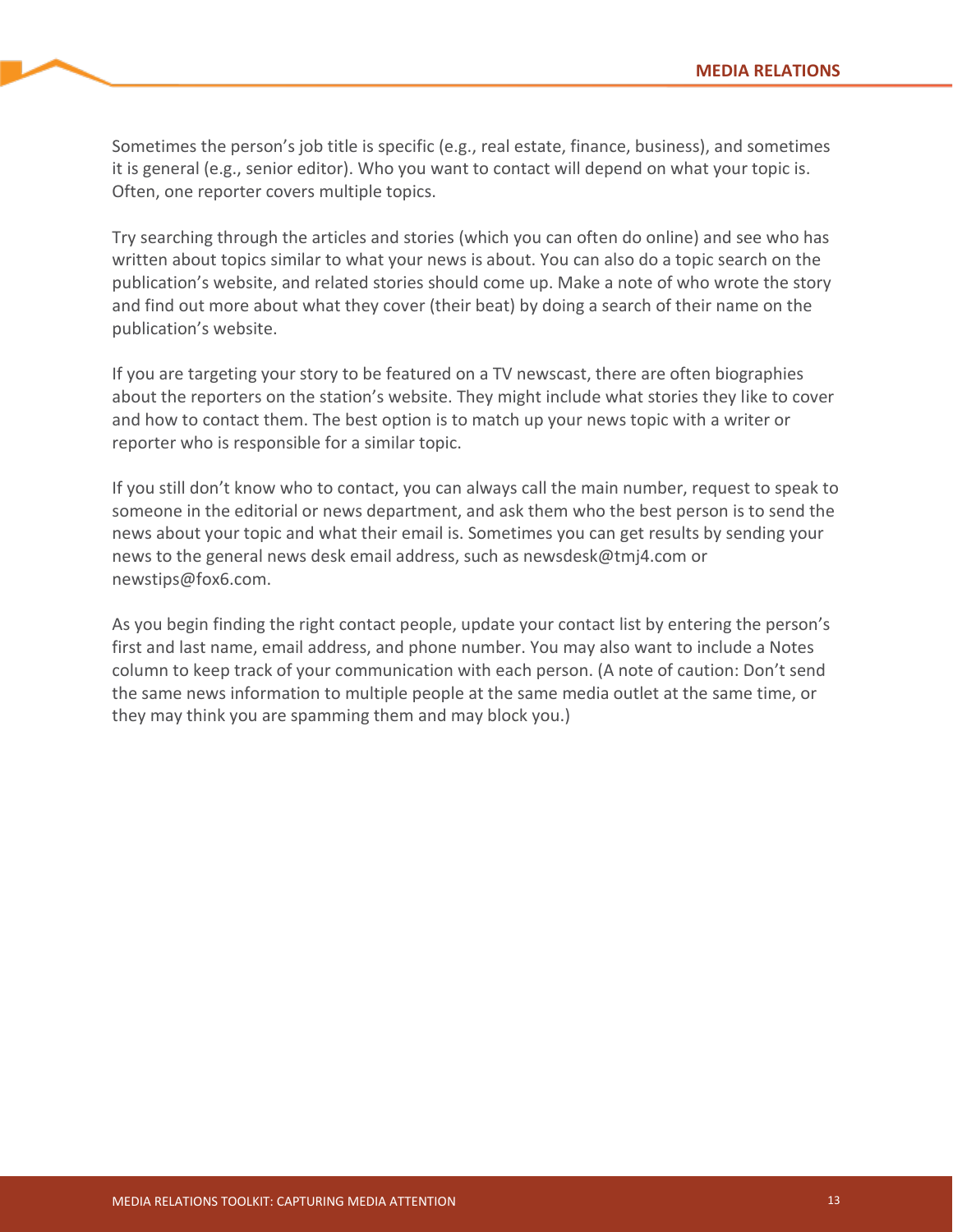|                | ۰                                                      |                                                        | <b>College</b>        | $\Omega$     | $F = F G$    |  | $\mathsf{H}% _{\mathsf{H}}^{\ast }=\mathsf{H}_{\mathsf{H}}^{\ast }$ |
|----------------|--------------------------------------------------------|--------------------------------------------------------|-----------------------|--------------|--------------|--|---------------------------------------------------------------------|
|                | Media Name<br>Radio                                    | <b>Contact Name</b>                                    | Email                 | Phone        | <b>Notes</b> |  |                                                                     |
|                |                                                        |                                                        |                       |              |              |  |                                                                     |
|                | WXOC                                                   | Jane Smith, host and producer, Our jane smith@wxoc.com |                       | 416-344-2671 |              |  |                                                                     |
|                |                                                        |                                                        |                       |              |              |  |                                                                     |
|                |                                                        |                                                        |                       |              |              |  |                                                                     |
|                |                                                        |                                                        |                       |              |              |  |                                                                     |
| o o v o        |                                                        |                                                        |                       |              |              |  |                                                                     |
|                |                                                        |                                                        |                       |              |              |  |                                                                     |
|                |                                                        |                                                        |                       |              |              |  |                                                                     |
| 10             | <b>EV Newsdasks</b>                                    |                                                        |                       |              |              |  |                                                                     |
|                | 11 Fox 12                                              | Mike Thomas                                            | mike.thomas@fok12.com | 416-887-2990 |              |  |                                                                     |
|                |                                                        |                                                        |                       |              |              |  |                                                                     |
| $\frac{12}{4}$ |                                                        |                                                        |                       |              |              |  |                                                                     |
|                |                                                        |                                                        |                       |              |              |  |                                                                     |
| 16             | Newspapers<br>The Morning Voice                        | Tami Benton, financial reporter                        | tbenton@gannett.com   | 416-640-2253 |              |  |                                                                     |
|                |                                                        |                                                        |                       |              |              |  |                                                                     |
| 17<br>18<br>19 |                                                        |                                                        |                       |              |              |  |                                                                     |
|                |                                                        |                                                        |                       |              |              |  |                                                                     |
|                |                                                        |                                                        |                       |              |              |  |                                                                     |
|                |                                                        |                                                        |                       |              |              |  |                                                                     |
|                |                                                        |                                                        |                       |              |              |  |                                                                     |
|                |                                                        |                                                        |                       |              |              |  |                                                                     |
|                | 20   Online/Bloggers<br>  21  <br>  22<br>  23<br>  24 |                                                        |                       |              |              |  |                                                                     |

Your media contact list should start to grow and will look something like this: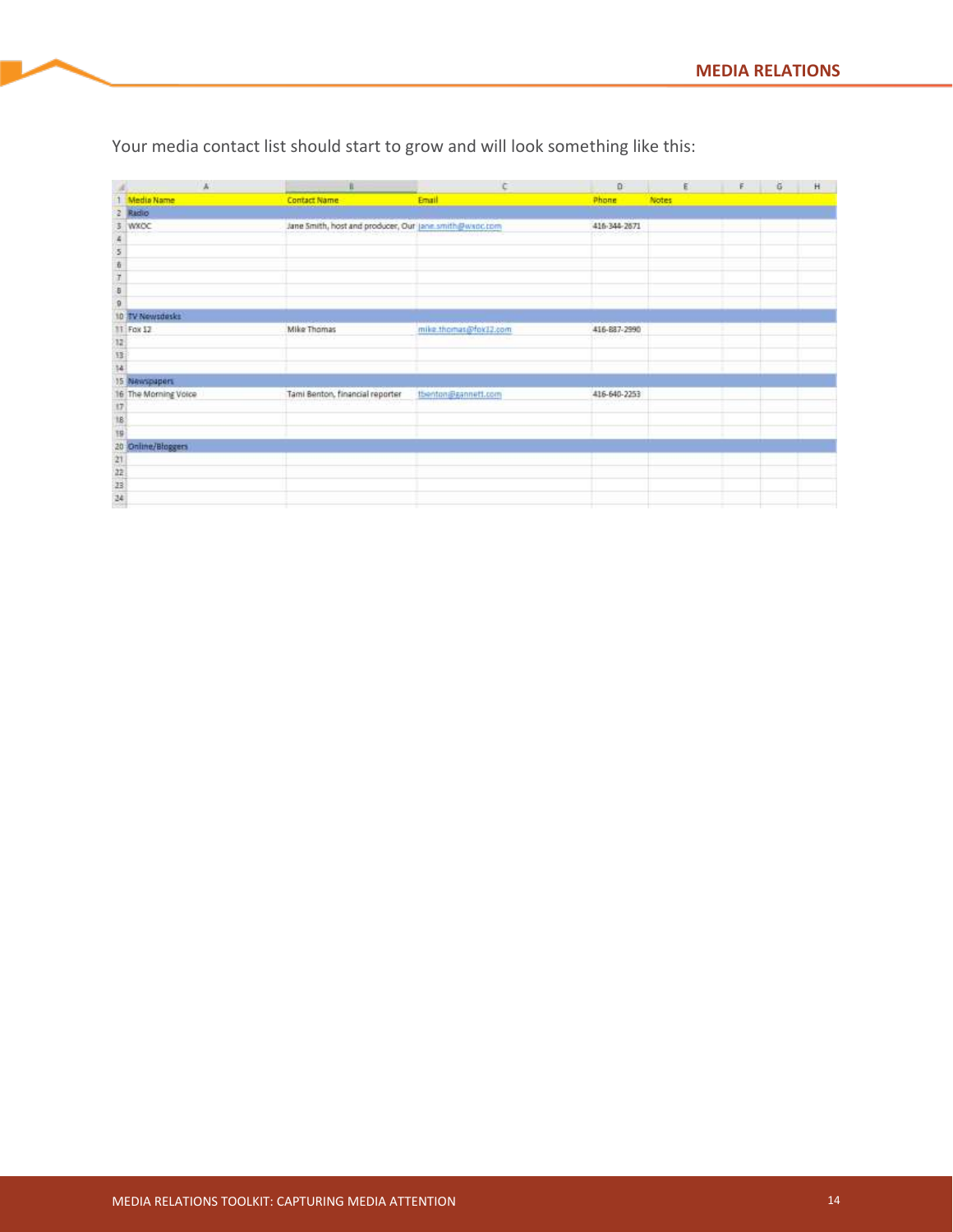## Media Outreach Tips

If you want your media contacts to pay attention to what you're saying, you must have something newsworthy to say. After all, it is their job to report news, so if you can help them do that by providing information that is interesting and valuable to their readers, you will earn their respect and reap the reward of seeing a media story that mentions your HCA. Here are some primary criteria to determine if your topic is newsworthy for media purposes:

## **1. Be Timely**

In general, the media want to talk about what is happening now, or what will be occurring in the not-too-distant future (such as an open house). If your event or announcement happened last month, it is considered old news, and most media will either not cover it or will give it a very small mention.

One way to demonstrate to the media that your news is timely is to connect your announcement, information, or event to a specific time of year (holidays or seasons), to a current local event (community celebrations), or to a major national event (National Homeownership Month).

*Examples of timely topics:*

- Budgeting tips for the Christmas gift-buying season
- Home expenses that are tax deductible during tax season
- HCA open house occurring during National Homeownership Month (June) or a community celebration

## **2. Be Relevant**

The media want to provide news that has legitimate importance to their readership. So, it is critical that you understand and can explain to the media how your news or information will impact or benefit their specific audience. One way to do that is to think about how you would answer if a reporter asked you, "Why should my readers care about your (event/announcement)?"

*Examples of relevant topics for a financial or real estate reporter who writes articles for a consumer audience:*

- Tips for improving your credit score before getting a home loan
- Local HCA workshops or seminars about the homebuying process
- A new financial service your HCA is offering to consumers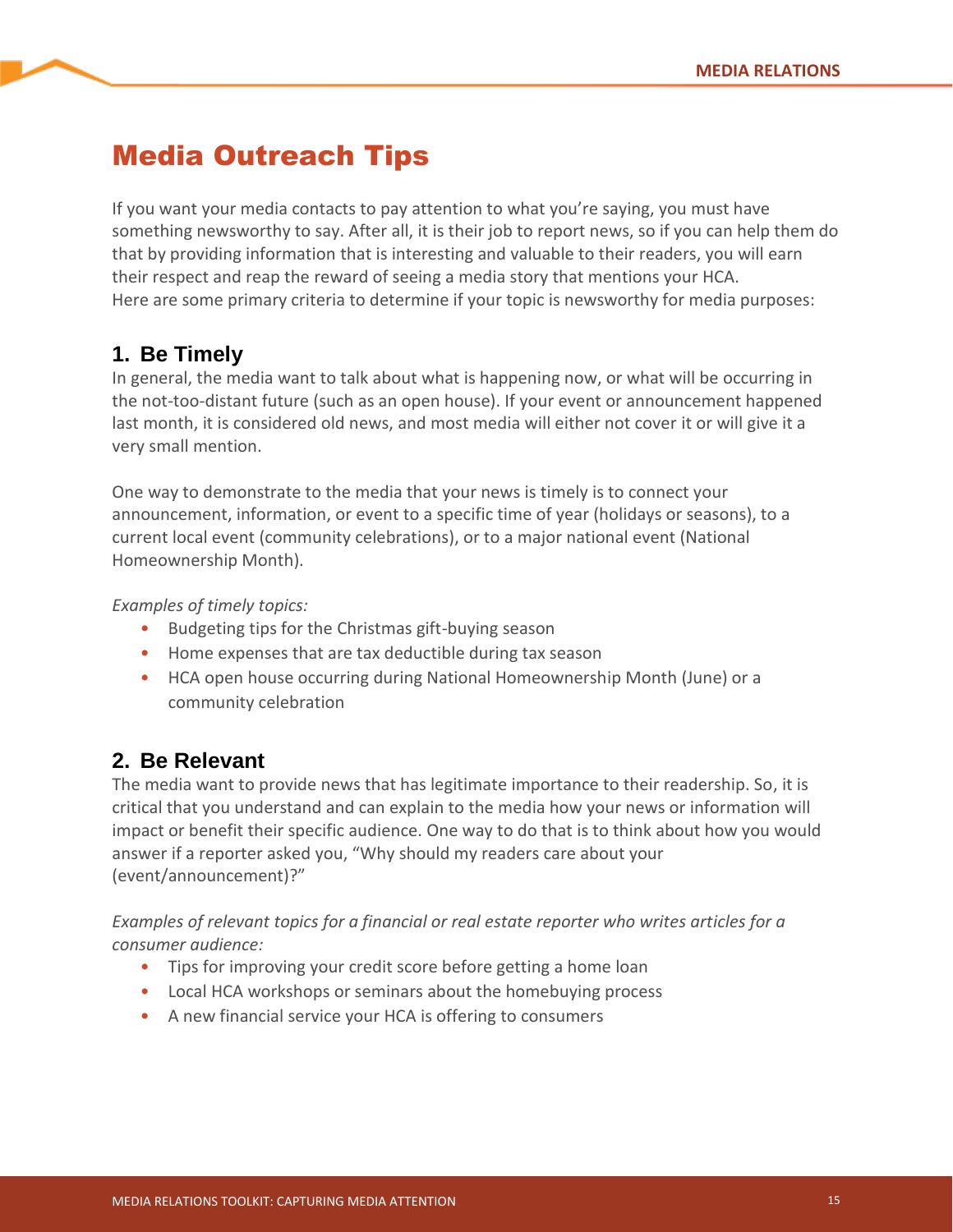## **3. Be Local**

Since you will be working with the local media, it is important to remember that they are laserfocused on covering news and information for and about their local community. Your HCA is part of that community and provides valuable services to members of the community, so anything that your HCA does that is new or is a significant change will likely positively impact the community and should potentially be of interest to the media—as long as it meets the criteria for newsworthiness and relevancy.

*Examples of local topics:*

- HCA events workshops, seminars
- New HCA office location
- Addition of a new housing counselor at your HCA
- Counselor certification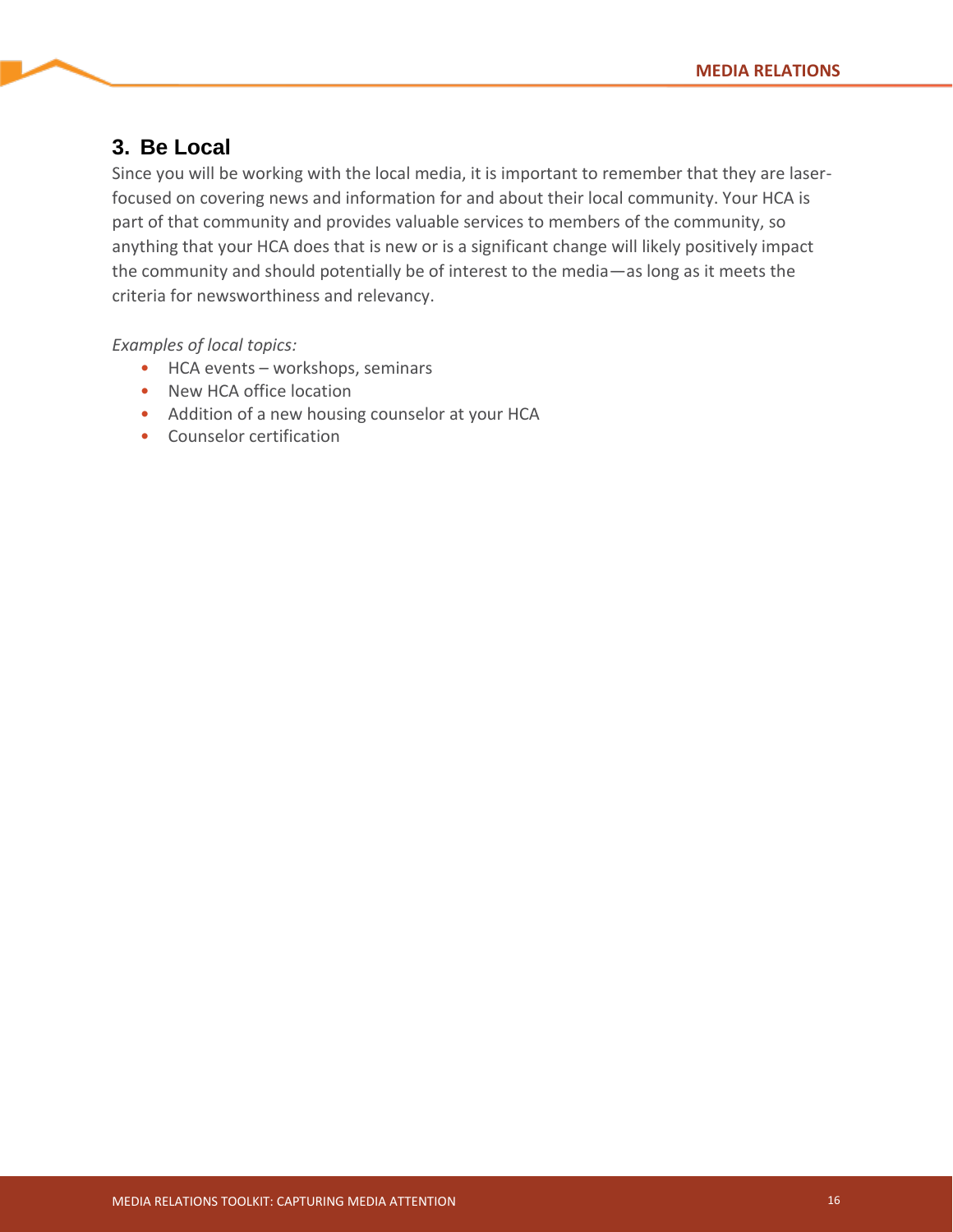## Best Practices

Over the past several years, the growing use of the Internet and social media now allows people to self-publish information on websites, blogs, and other digital outlets. Consequently, the number of reporters, editors, and producers on staff at every print and broadcast media has steadily declined. Those who are left must operate with a very lean staff. Fewer reporters are now responsible for covering more topics than before.

As a general rule, media staffs are always pressed for time due to impending news filing deadlines and the constantly changing news cycle. Whenever you reach out to a member of the media by email or phone or prepare written material for them, keep the following best practices in mind:

- Be brief, but informative
- Ask about (and meet) their deadlines
- Be available for and prompt when answering their questions
- Remember: Nothing is guaranteed. They are under no obligation to do anything with your news.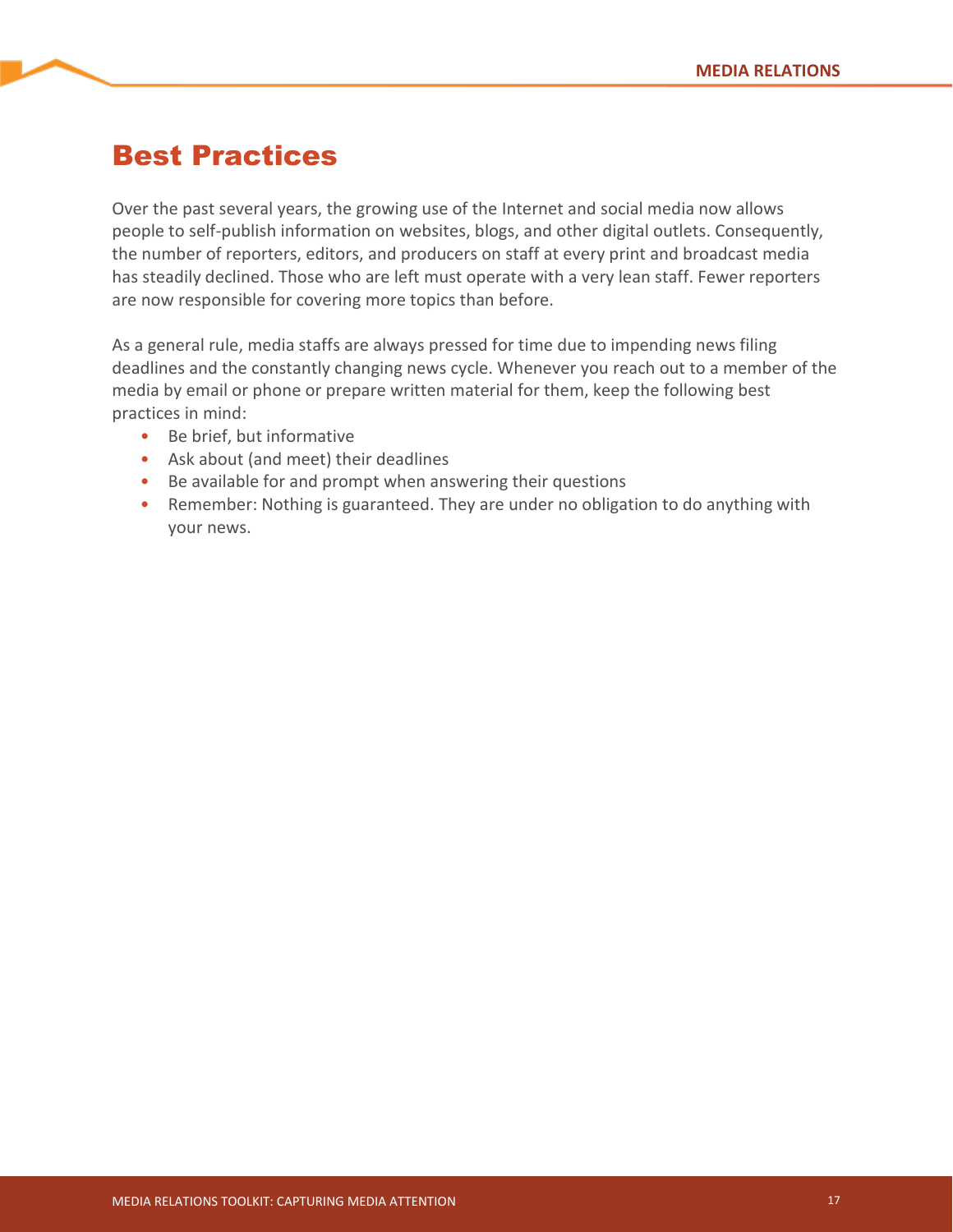## Tools

Following is a media contact list template you can use to create your own list. Copy and paste it, and then fill it in to begin customizing your own media contact list.

| Media Name      | <b>Contact Name</b> | Phone | Email | <b>Notes</b> |
|-----------------|---------------------|-------|-------|--------------|
| Radio           |                     |       |       |              |
|                 |                     |       |       |              |
|                 |                     |       |       |              |
| $\mathsf{TV}$   |                     |       |       |              |
|                 |                     |       |       |              |
|                 |                     |       |       |              |
|                 |                     |       |       |              |
| Print           |                     |       |       |              |
|                 |                     |       |       |              |
|                 |                     |       |       |              |
|                 |                     |       |       |              |
|                 |                     |       |       |              |
| Online/Bloggers |                     |       |       |              |
|                 |                     |       |       |              |
|                 |                     |       |       |              |
|                 |                     |       |       |              |
|                 |                     |       |       |              |
|                 |                     |       |       |              |
|                 |                     |       |       |              |
|                 |                     |       |       |              |
|                 |                     |       |       |              |
|                 |                     |       |       |              |
|                 |                     |       |       |              |
|                 |                     |       |       |              |
|                 |                     |       |       |              |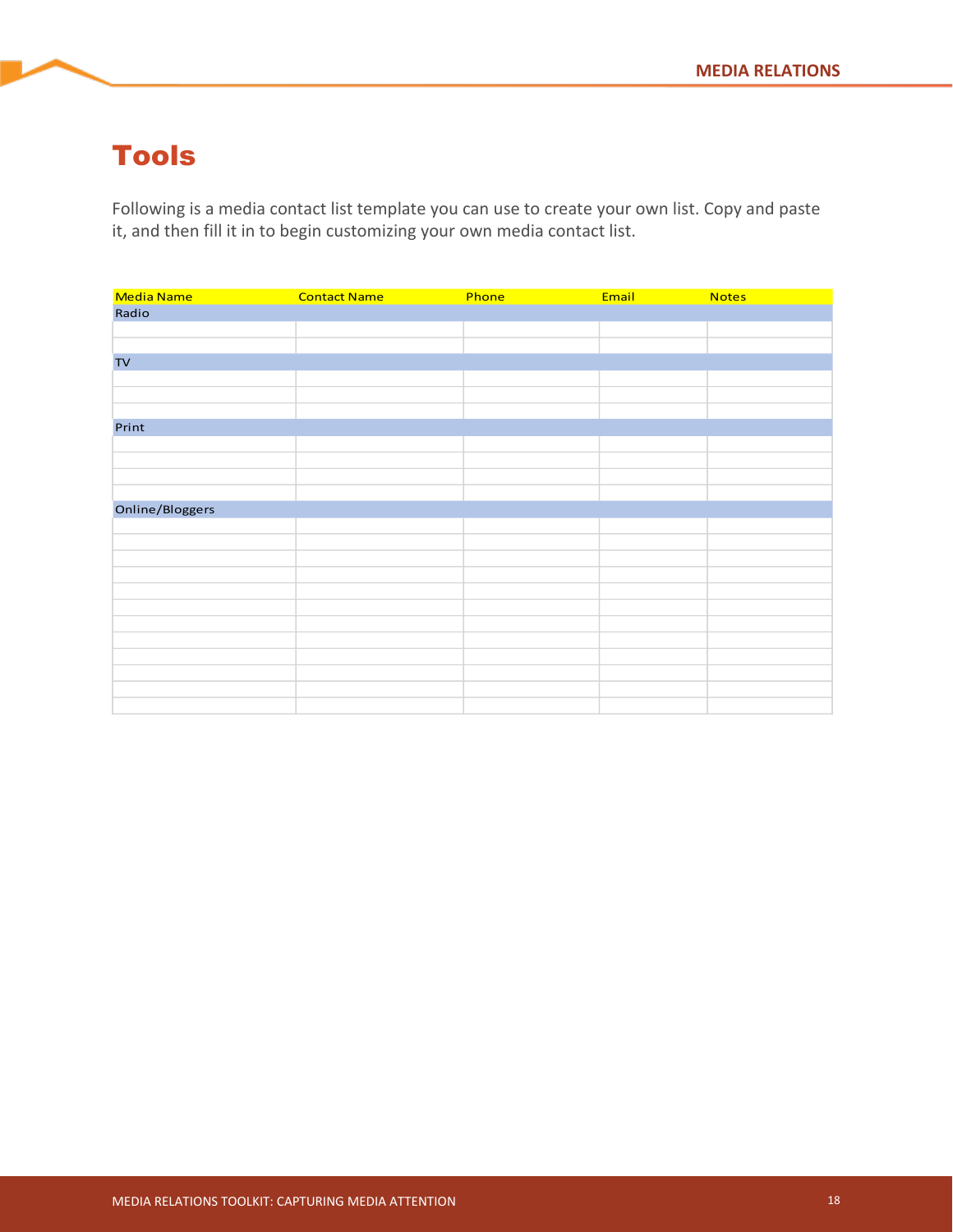# Press Releases

## Communicating with the Media

In this section, you will learn the basics of using press releases and how to write and format them. You will discover how to target your audience and how to benefit from best practices and tips. Finally, you will get some sample templates.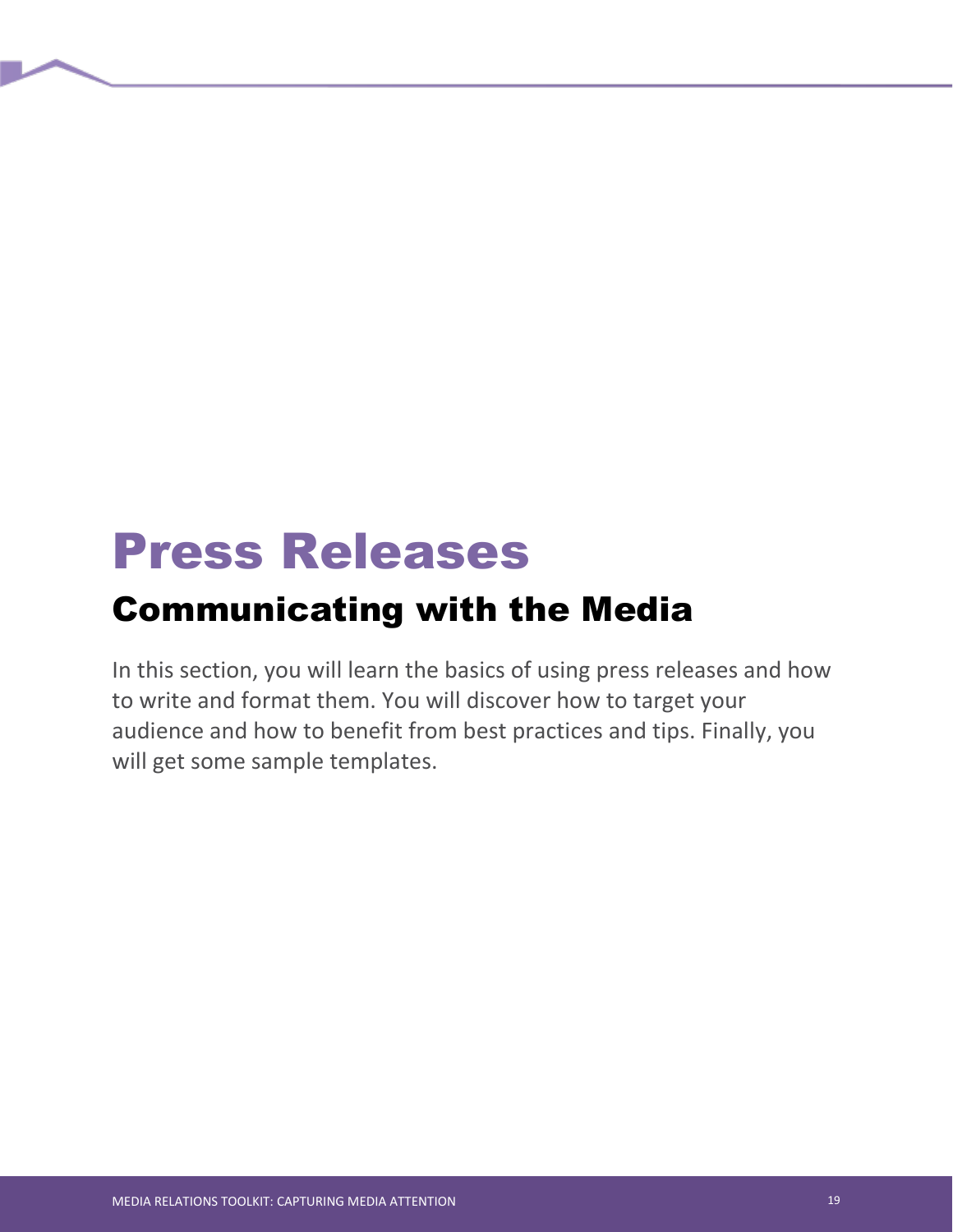## Understanding a Press Release

A press release, also referred to as a news release, serves as a way to distribute information to the media, who will hopefully disseminate your message to the public. While a press release is rarely published as-is, it is written as a ready-to-publish news story with an audience of journalists in mind. Your press release establishes a framework for the general discussion of information related to HUD Housing Counseling. According to a study done by media intelligence company Cision, more than 94 percent of editors and journalists use submissions, including press releases and media kits, from communications professionals when producing content.

## **Why Write a Press Release?**

A press release serves as a tip for media specialists, including editors, journalists, and bloggers, to circulate brand, product messaging, and information. While there is no guarantee that your press release will be published (unlike paid advertising), a well-crafted, strategically distributed press release is an inexpensive way to share information while building valuable connections with the media. Many journalists and influencers often reach out for more information, unique angles, or even interviews.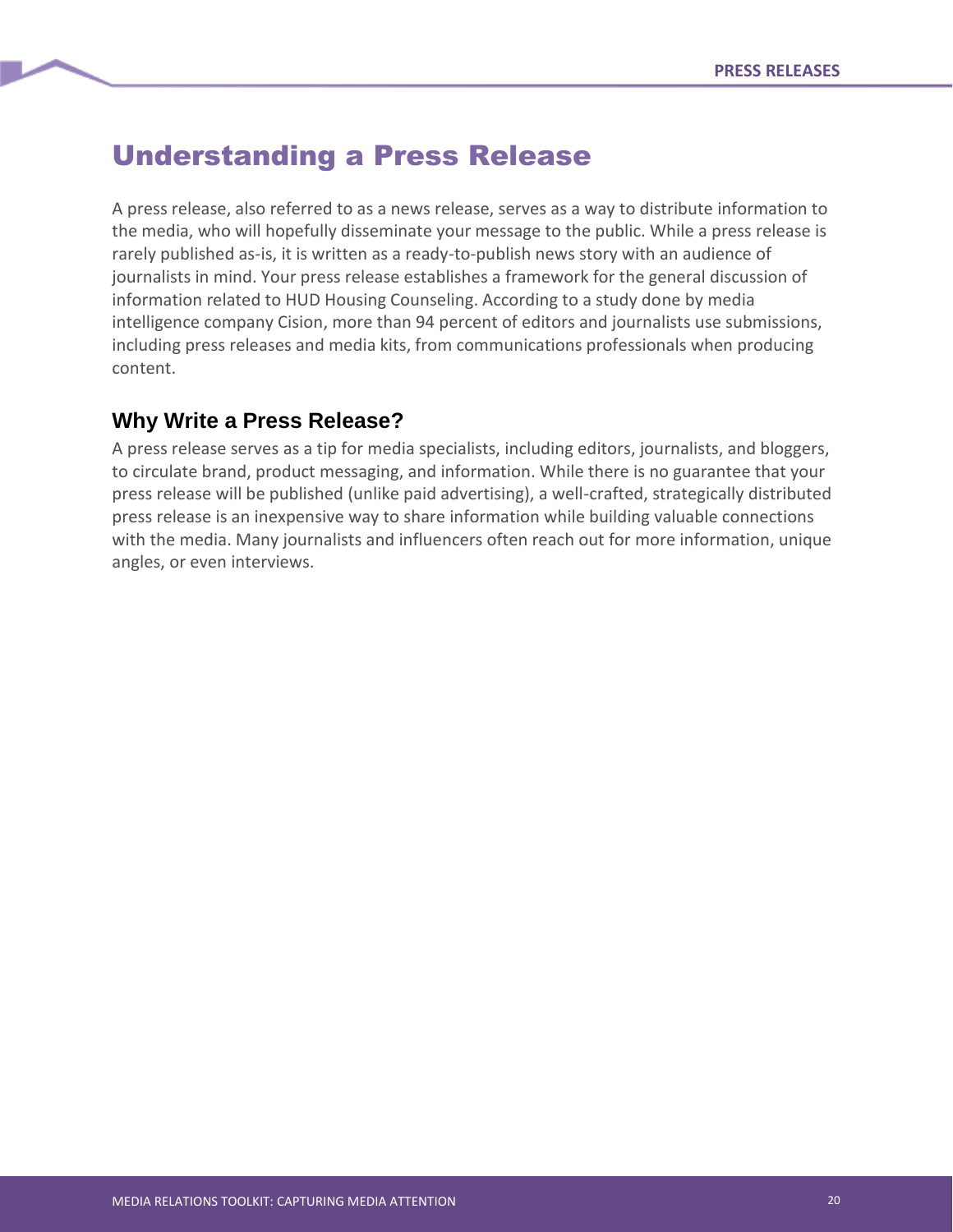## What Makes News "News"?

Since the goal of a press release is to arouse a journalist's curiosity about your company, you must provide them with newsworthy information, making sure to avoid promotional writing. Here are a few newsworthy ideas you can use to generate a press release about your HCA:

- Upcoming events
- New hires
- New services

Successful press releases include one or more of the following eight news values to appeal to journalists' interests.

- **Proximity** Topics relating to your audience's community have a higher news value
- **Impact** The more people your story affects, the higher the news value
- **Prominence** Public figures have a higher news value than others
- **Human Interest** Stories that have an emotional appeal have a higher news value
- **Currency** Topics that are currently in the public spotlight have a higher news value
- **Conflict** Relevant debate is newsworthy
- **Bizarreness** Unusual or uncommon events are newsworthy
- **Timeliness** Recent happenings have a higher news value than earlier events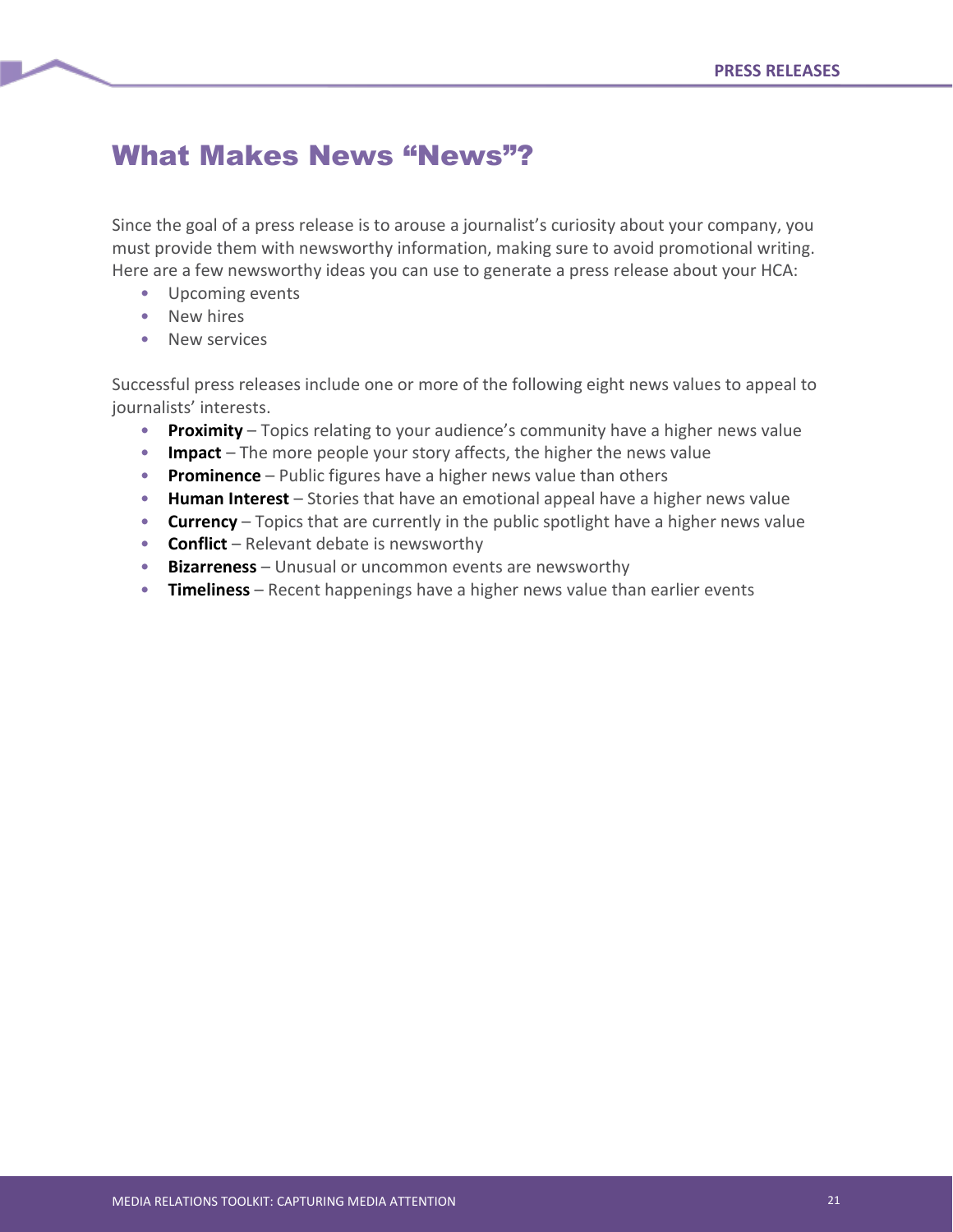## Writing Your Press Release

Keep in mind that the media receive multiple press releases each day. Accordingly, your press release must stand out and get right to the point of its purpose. Here are a few general tips to remember while creating your press release, ones that journalists will appreciate:

- **Conciseness** not wordiness
- **Specifics** not generalities
- **Objective facts** not promotional writing
- **Honesty** not dishonesty
- **Candor** not evasion

Another way to make the media receptive to your press release is to write it using the rules of journalistic style. The Associated Press (AP), a leading international news agency, sets the standard principles of journalistic writing each year in its stylebook, which is referenced worldwide by members of the media. While the *Associated Press Stylebook* includes hundreds of usage rules, below are some of the most important ones:

- Except for dollar amounts, spell out numbers one through nine and use figures for numbers 10+
	- o one, five, eight, 15, 46, 10 million
- When providing a list, no Oxford comma (no comma before the word *and* in a list) o Press releases are cost-efficient, informative, and concise.
- No superscripts when writing dates
	- o The event is May 8 at 3:30 p.m.
- Spell out the word *percent*
	- o The school has a 96 percent enrollment rate.
- Compliment vs. complement
	- $\circ$  Compliment Denotes praise or the expression of courtesy
	- o Complement Denotes completeness or the process of supplementing something

The cost of the *Associated Press Stylebook* is \$15–\$20, a nominal amount compared to the value of having the proper guidelines available to effectively reach the media.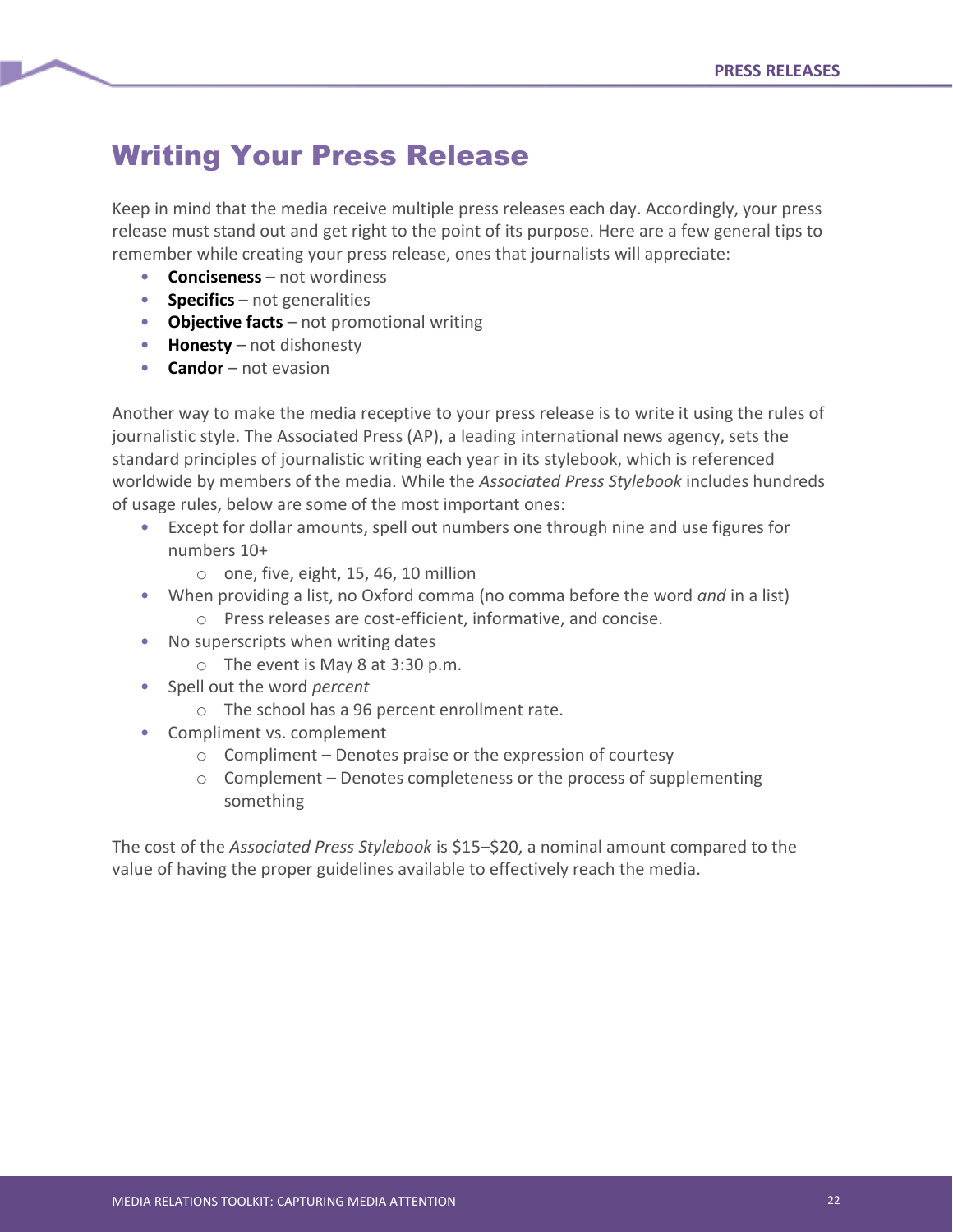## **Parts of a Press Release**

While each press release must be uniquely intriguing, they all should follow standard formatting rules. Your press release must be single-spaced with an extra space between paragraphs. Paragraphs should not be indented. Be sure to include the following:

- Headings
- Headline
- Dateline
- Body
- Slugs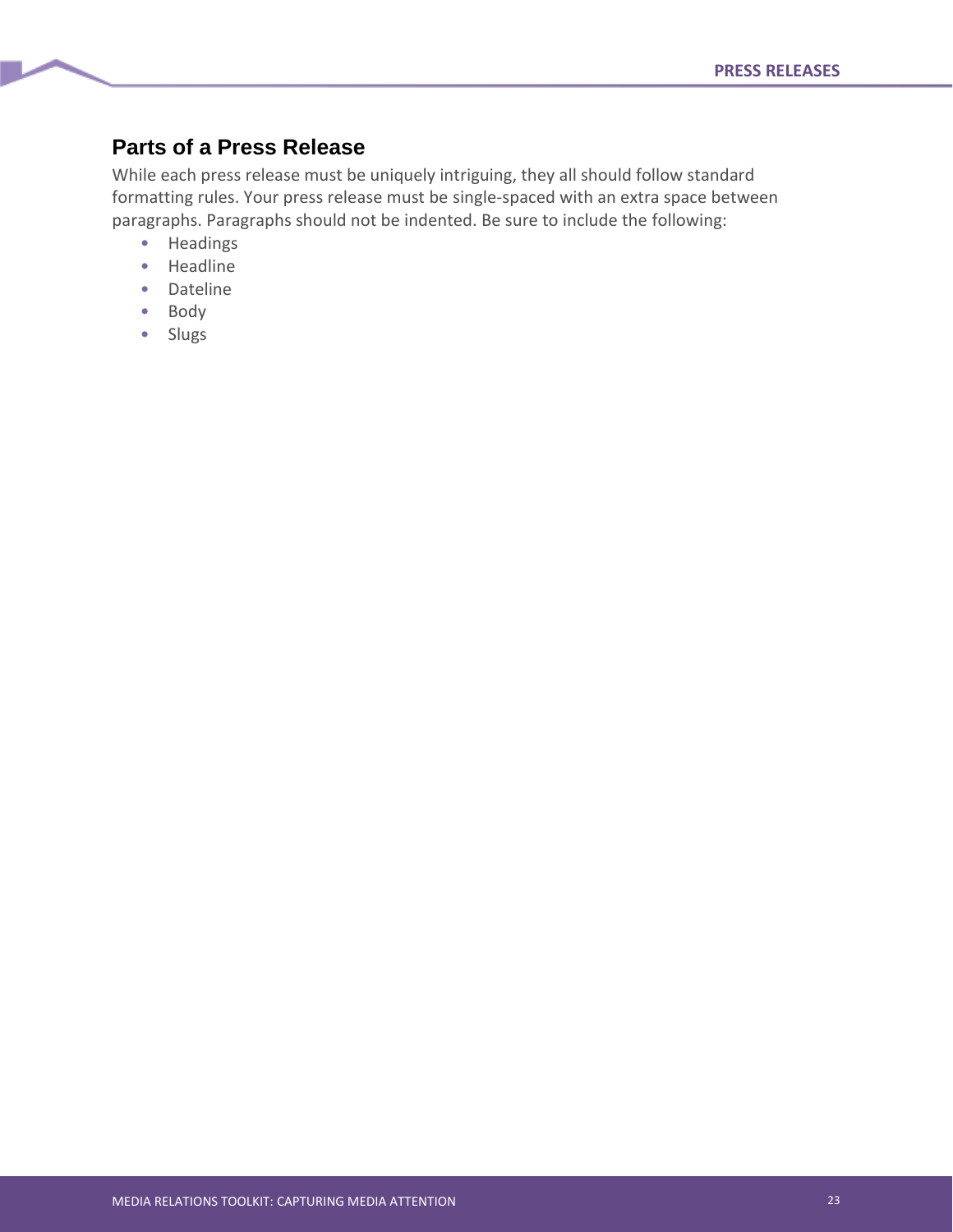### **Headings**

The heading of a press release indicates to the media what the document is, when it should be released, and who to contact for more information. In addition to your company's letterhead or logo, your press release must include the following in the heading:

- NEWS RELEASE
- FOR IMMEDIATE RELEASE (or indicate a future date FOR RELEASE: Date)
- FOR MORE INFORMATION (followed by contact information)

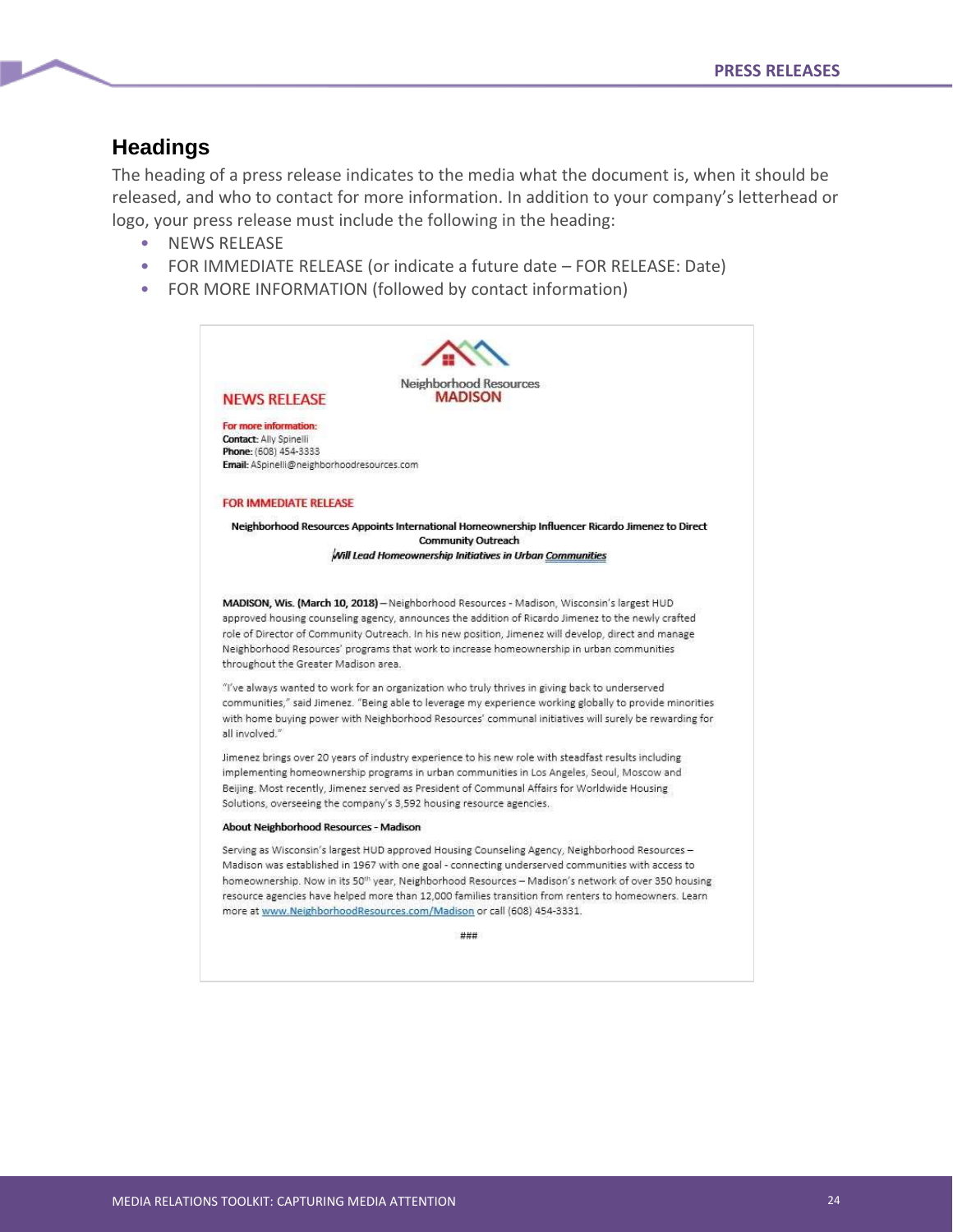## **Headline**

The headline plays a major role in gauging the success of your press release. It must be both attention-grabbing and intriguing to entice the journalist to read further. A headline provides a summary of the story's locality and main takeaway with no punctuation, unless asking a question.

Logistically, your headline is centered on the page below your company's logo or letterhead. Capitalize only the principal words, and boldface the entire headline. Here are some rules to follow:

- Capitalize the first and last words of your headline
- Capitalize all verbs (including infinitives), nouns, pronouns, adjectives, adverbs, and some conjunctions
- Don't capitalize articles, prepositions, or conjunctions that have fewer than four letters
- Prepositions with four or more letters are capitalized.

Compelling, Correctly Title-Cased Headline Example

#### **HUD Charges Bank of America With Discriminatory Lending Practices in South Carolina**

Passive, Incorrectly Title-Cased Headline Excample

**Bank Of America Was Charged With Discriminatory Lending Practices By HUD**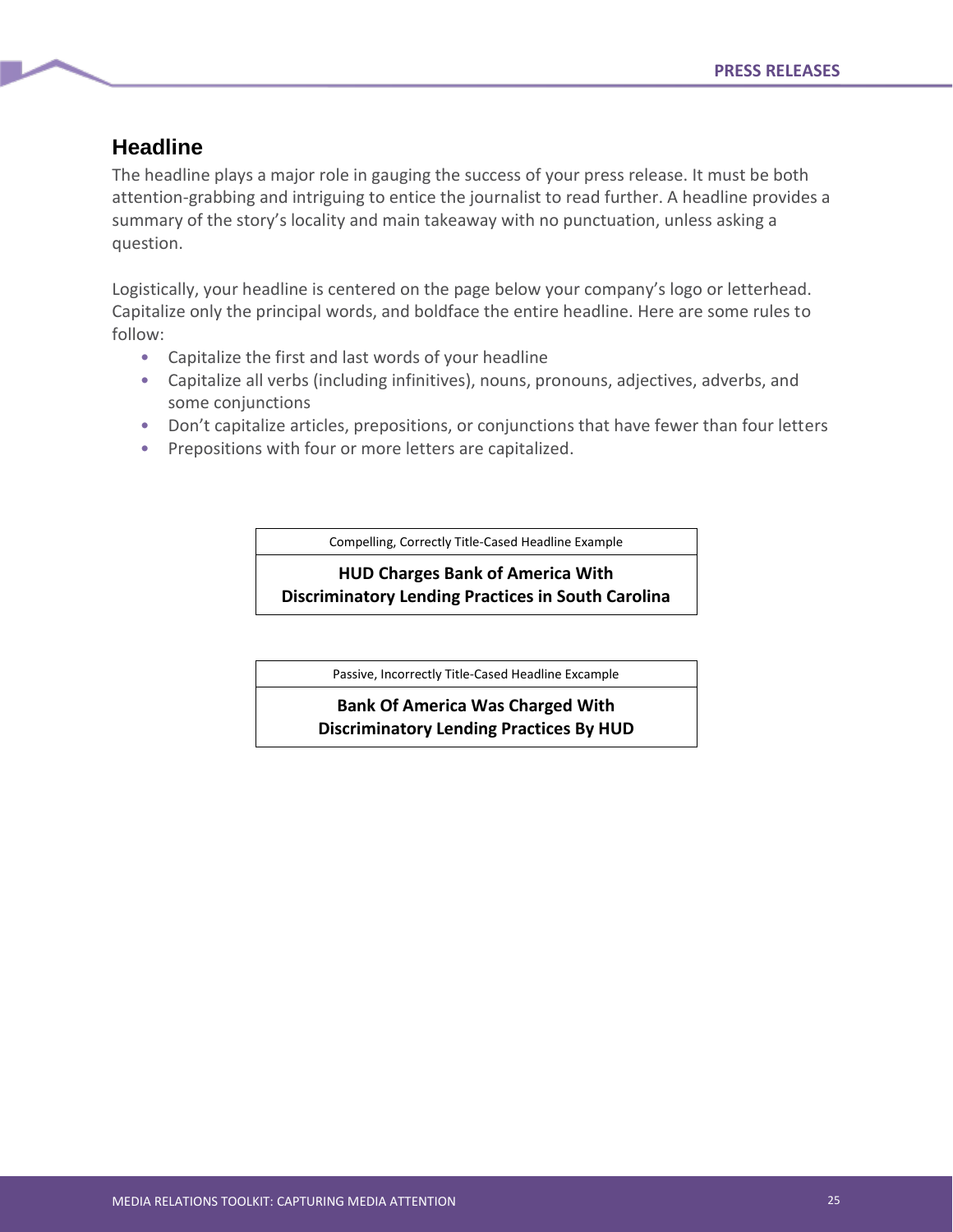## **Dateline**

The dateline indicates the location of the event or the place where the story originated. While some cities are prominent enough to stand alone, in general, the city must be all capitalized followed by the abbreviated state. The date in parentheses follows. The entire dateline must be bolded. Once you are ready to begin your story, insert a dash after your date. You can find the complete list of AP style state and month abbreviations and stand-alone cities in the References section of this guide.

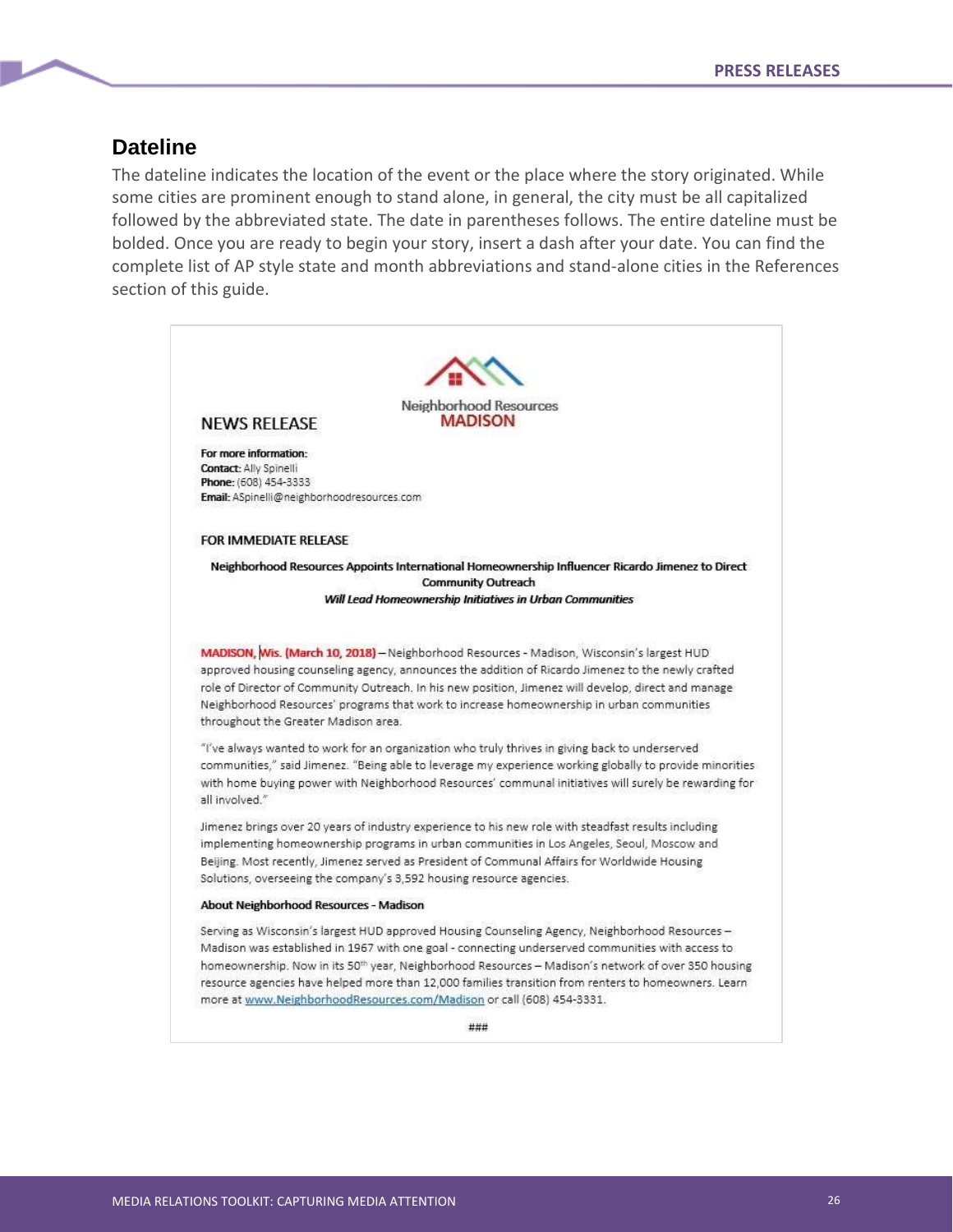## **Body**

The body of your press release should be written in an inverted pyramid style. Introduce the most important information in the first paragraph and convey less essential details in each successive paragraph. To be fully effective, your first paragraph (also known as the lead) must answer the five Ws: who, what, when, where, and why. Include no more than two or three sentences in your first paragraph, remembering to make every word count.

Strategically placed, supporting details follow the lead paragraph. These supporting details can include a quote from someone who adds credibility, color, or emotion to your story. Use the following infographic for reference.



## **Quotes**

The quote is the one place to editorialize your press release using opinion rather than objective facts. However, your quote must add value to your story and be properly attributed. According to the *Associated Press Stylebook*, when attributing quotes, capitalize a person's title if it comes before the person's name, and use lower case for a title that follows a person's name. Use "said" in combination with the appropriate attribution. All punctuation goes inside the quote marks. Use the following example for reference.

"We've conducted exhaustive research in the targeted neighborhoods and have found consumers want to own their home but due to credit history, are denied," said Ricardo Jimenez, director of community outreach. "Recovery750 allows us to directly challenge this matter, positively impacting the lives of families throughout Madison."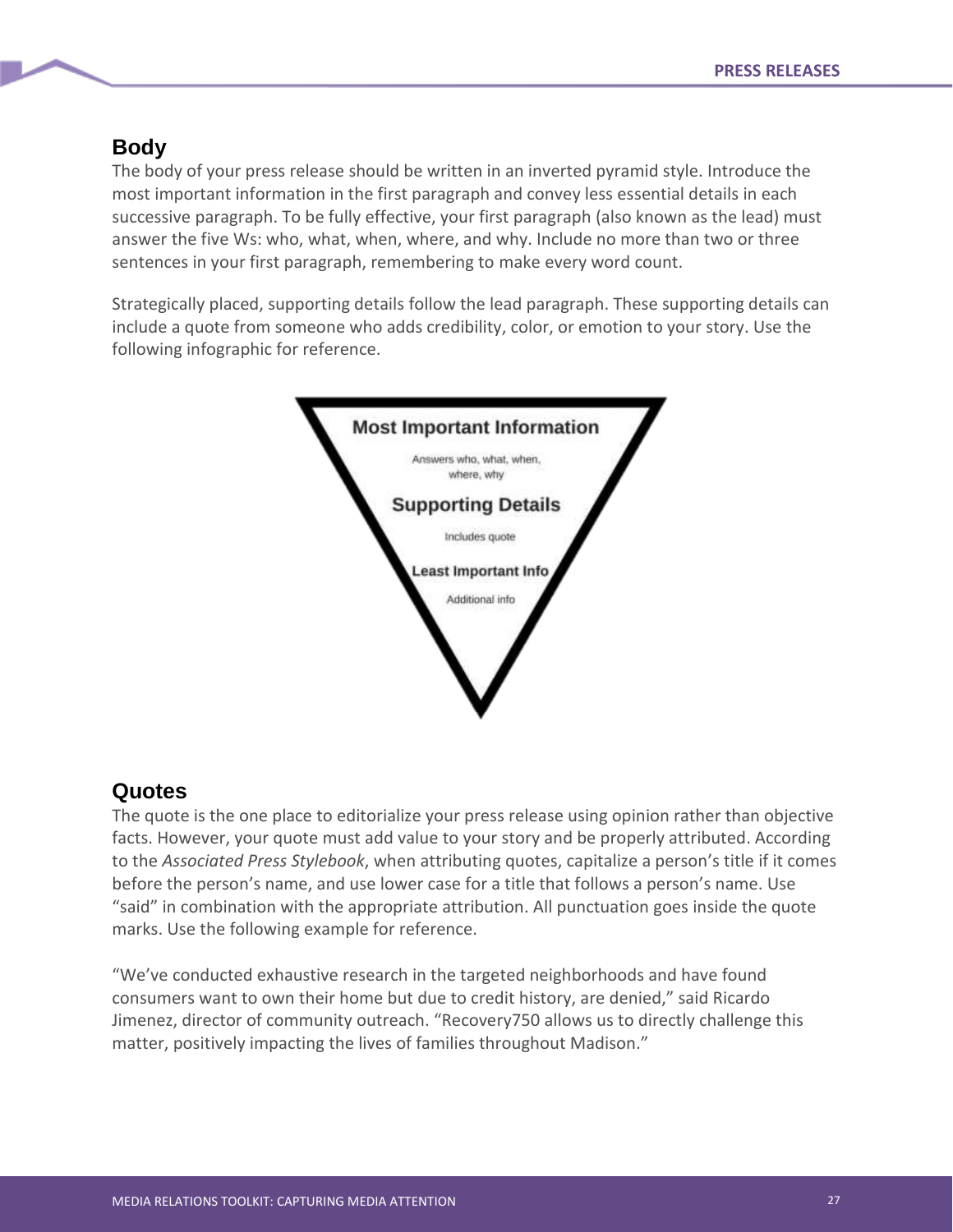### **Boilerplate**

A company boilerplate further informs the reader about the organization or company distributing the information. It is typically one paragraph that summarizes what your business does and includes the street address, general phone number, and URL of the website. Refer to HUD's boilerplate below when creating your HCA's original boilerplate.

#### HUD Digital Boilerplate

#### **About HUD**

HUD's mission is to create strong, sustainable, inclusive communities and quality affordable homes for all. More information about HUD and its programs is available on the Internet at [www.hud.gov](http://www.hud.gov/) and [http://espanol.hud.gov.](http://espanol.hud.gov/)

## **Slugs**

When ending your press release, make sure to include all appropriate slugs or indicators. Necessary slugs include either "-30-" or "###" (centered) to indicate the end of your document. If your press release exceeds one page, add "– more –" at the bottom of your first page to indicate to the journalist that there is an additional page. At the top of your second page and aligned to the left, include the press release's headline or a shortened version of it.

## **Things to Remember**

- **Be Accurate** Stick to the facts; keep it newsworthy
- **Be Precise** Write with inverted pyramid in mind. What's most important?
- **Be Concise** Limit the number of sentences; make every word count
- **Provide Context** Names and organizations may need clarification
- **Edit, Check, and Proofread** No typos or errors; everything written agrees with AP guidelines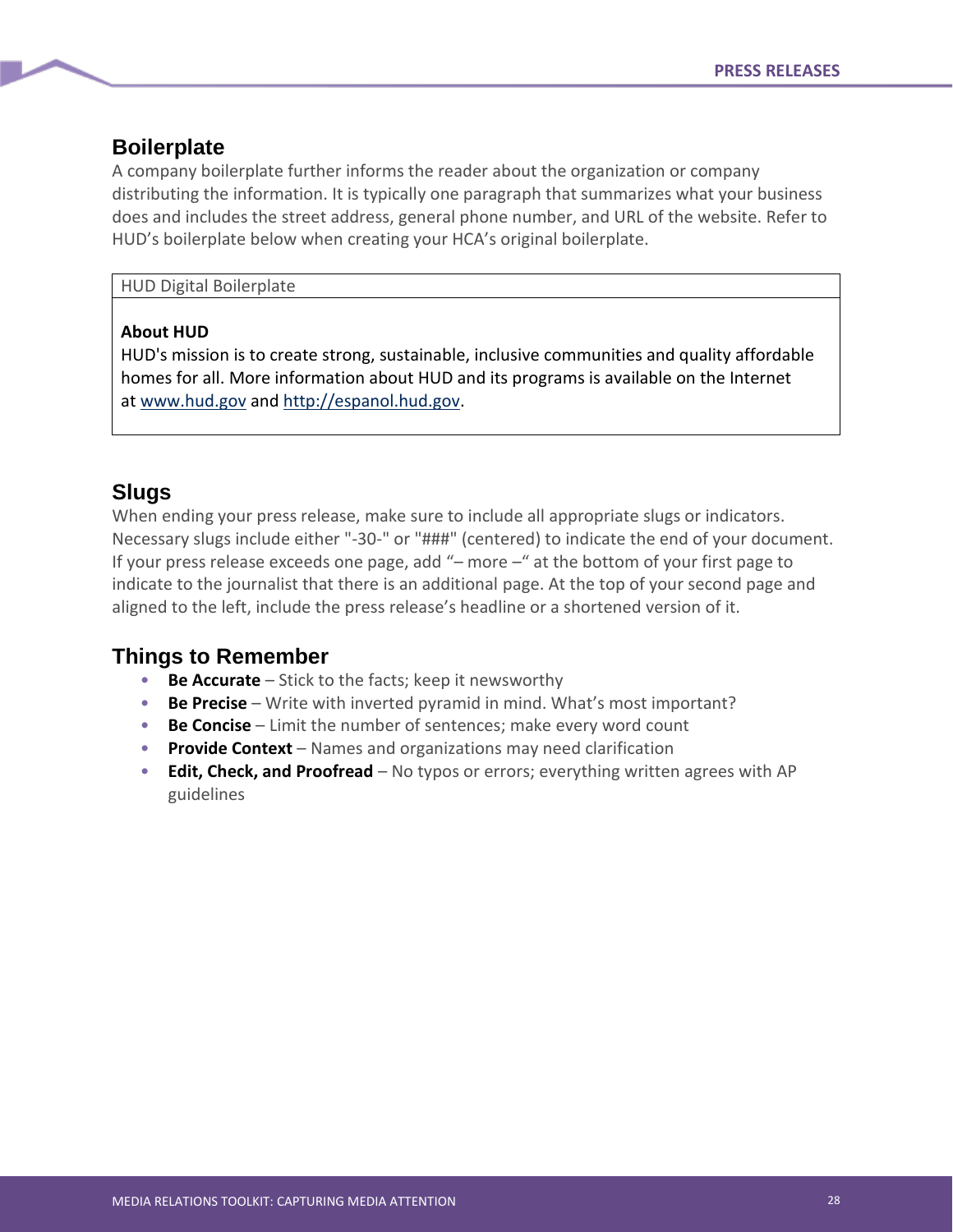## **What Your Final Press Release Should Look Like**

Below is an example of what your formatted press release should look like. When you are finished, save your press release as a Word document that can be edited. The majority of journalists work with PC software and need to be able to cut, paste, and edit your press release content for their specific use.

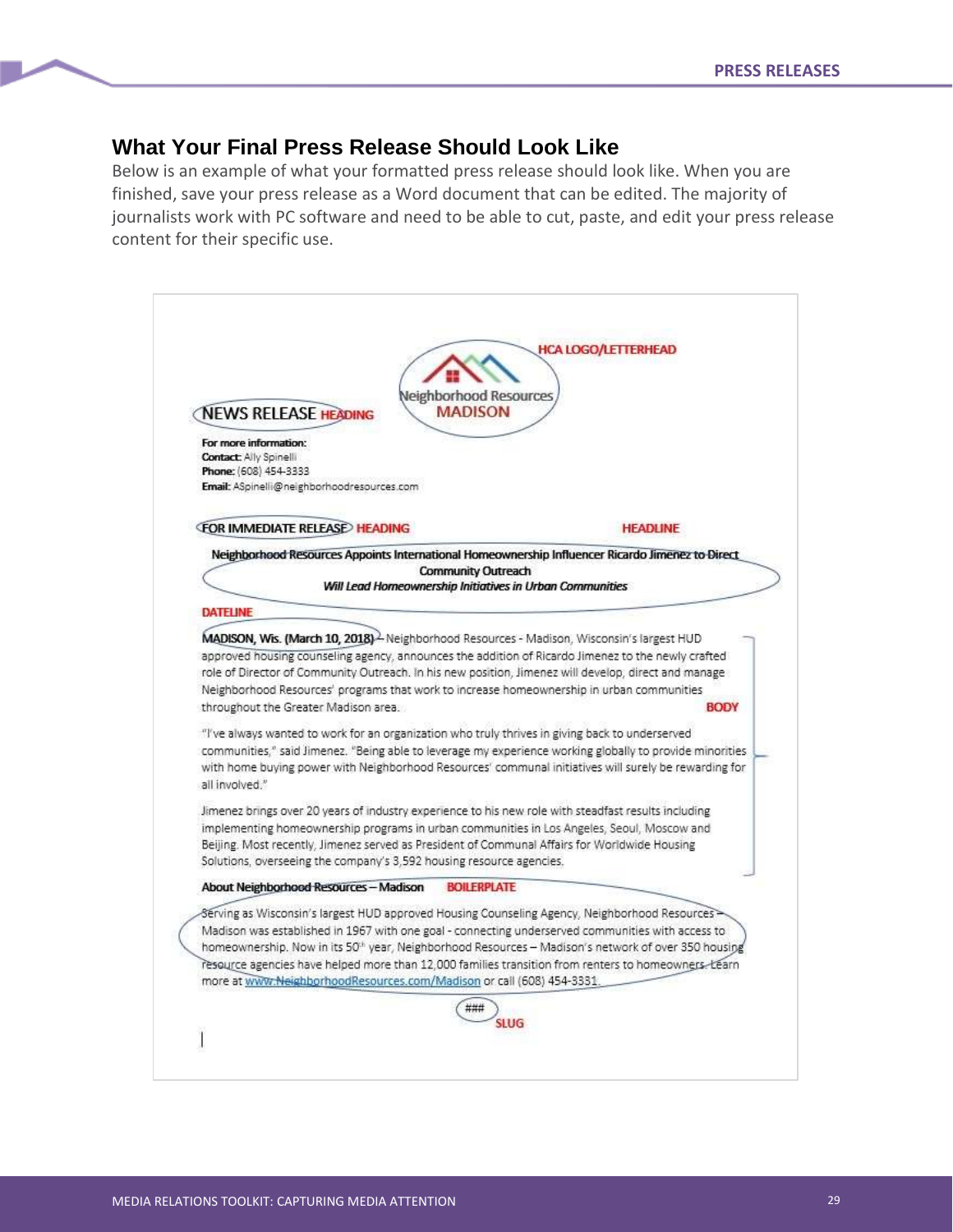## Pitching Your Press Release

Now that you've finished writing your press release, you are ready to email your press release to the media contacts you have already identified on your list who might be interested in receiving your information. According to surveys, 93 percent of media professionals prefer email for receiving press releases. However, *do not* send your press release as an email attachment. To reduce the incidences of viruses, most journalists will not open email attachments from sources they do not know. Instead, copy and paste the entire press release into the body of the email. If you are including an image (such as a photo of a new hire), embed that as well.

As previously mentioned, journalists, bloggers, editors, and local TV networks receive multiple press releases each day. So somehow, your release must stand out. To do that, you can include a customized introduction to draw attention to and create an opportunity for direct communication. Successfully introducing (or pitching) your press release to your list of media contacts takes time and careful thought, but following these instructions will help ease the process.

## **Parts of a Pitch**

While there is no standard to follow when pitching your press release, in general, you can follow the format below:

- 1. Create a compelling email subject line
	- o Entice the journalist to open your message
- 2. Tell a story
	- o Why did you choose to target this reporter or publication?
- 3. Tell the purpose of the pitch
	- $\circ$  How does the story fit with his or her work? Continue telling the story.
- 4. State your terms of offer
	- o What do you have to give? Is there a deadline?
- 5. State what will happen next
	- o How will you follow up? Will you call? By when?
	- o Thank them for their time and consideration
	- o Include your contact information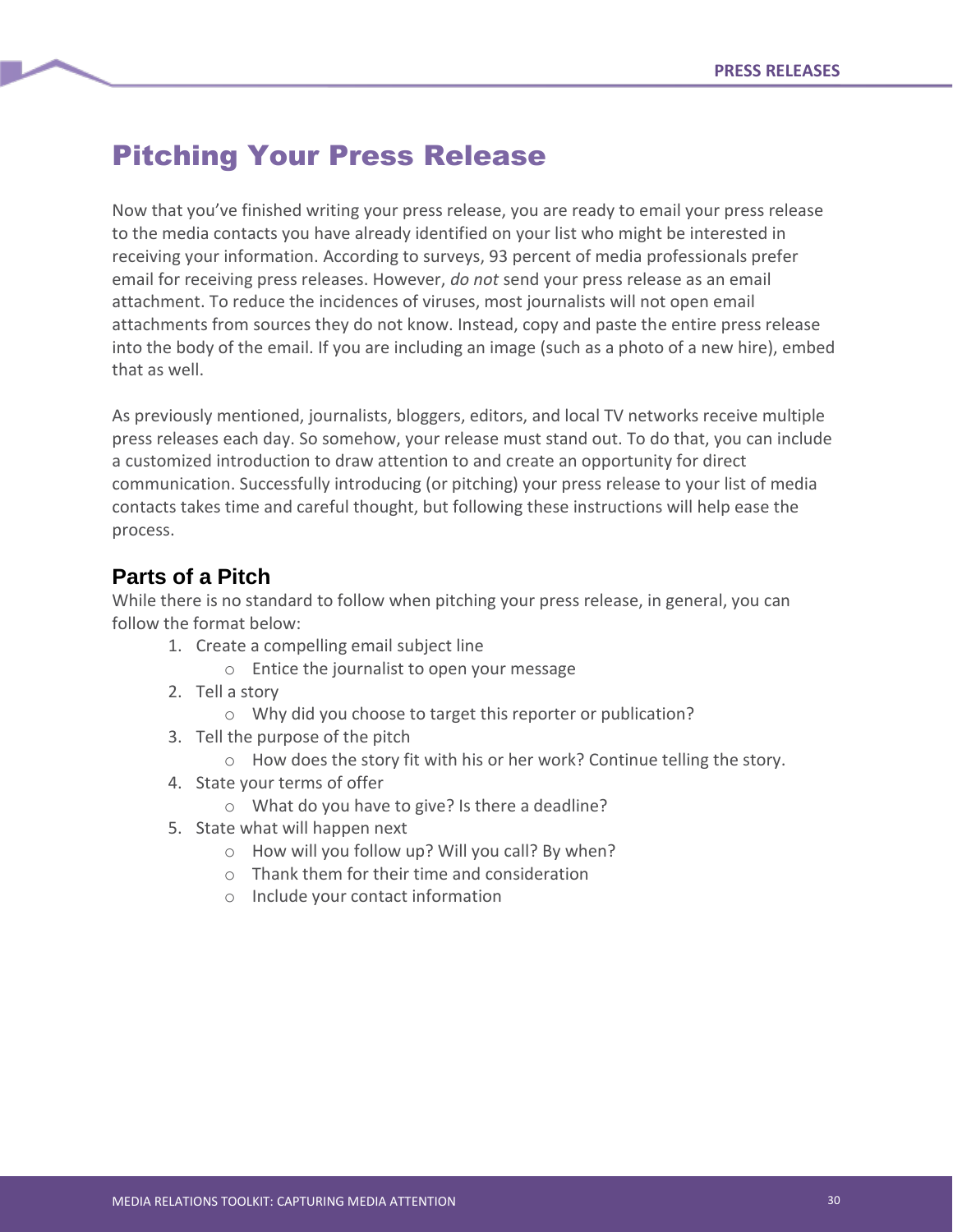## Sample Email Pitch

SUBJECT: HUD Partners with Colleges Across the Nation to Promote Informed Housing Decisions

#### Hi Jane Doe,

Focusing on preparing graduates for the economic burdens that come after college, your YoungProfessionals blog provides college-aged students with effective financial tips. In fact, just last month your blog featured and promoted managing one's nest egg at an early age. As such, I wanted to personally let you know about HUD's latest college-based "Young and Informed" initiative, its upcoming August 1, 2020 release date, and our partnership with 100 colleges across the nation to promote informed housing decisions.

HUD's Young and Informed program features an interactive 30-minute course, simulating how one's current actions affects long-term credit based decisions including owning a home. Beginning the 2020-21 school year, schools in partnership will equip each classroom with a HUD "Young and Informed" decisions simulator, promoting informed housing decisions while encouraging students to take smart actions now.

Introducing your readers to HUD's "Young and Informed" initiative and our effort to promote informed housing decisions in schools, we are able to provide you with one or both of the following:

- An exclusive download of HUD's "Young and Informed" software for you and your  $\bullet$ family to personally learn and implement informed housing decisions.
- An interview with HUD's "Young and Informed" Director, Jamison Doe, who worked for over a year planning and collaborating with schools in partnership to promote informed housing awareness.

I plan to follow up soon. In the meantime, if you have any questions or need additional information, please respond to this email or call me at (123) 456-7891. Thanks in advance for you interest.

John Doe For HUD JohnDoe@HUD.com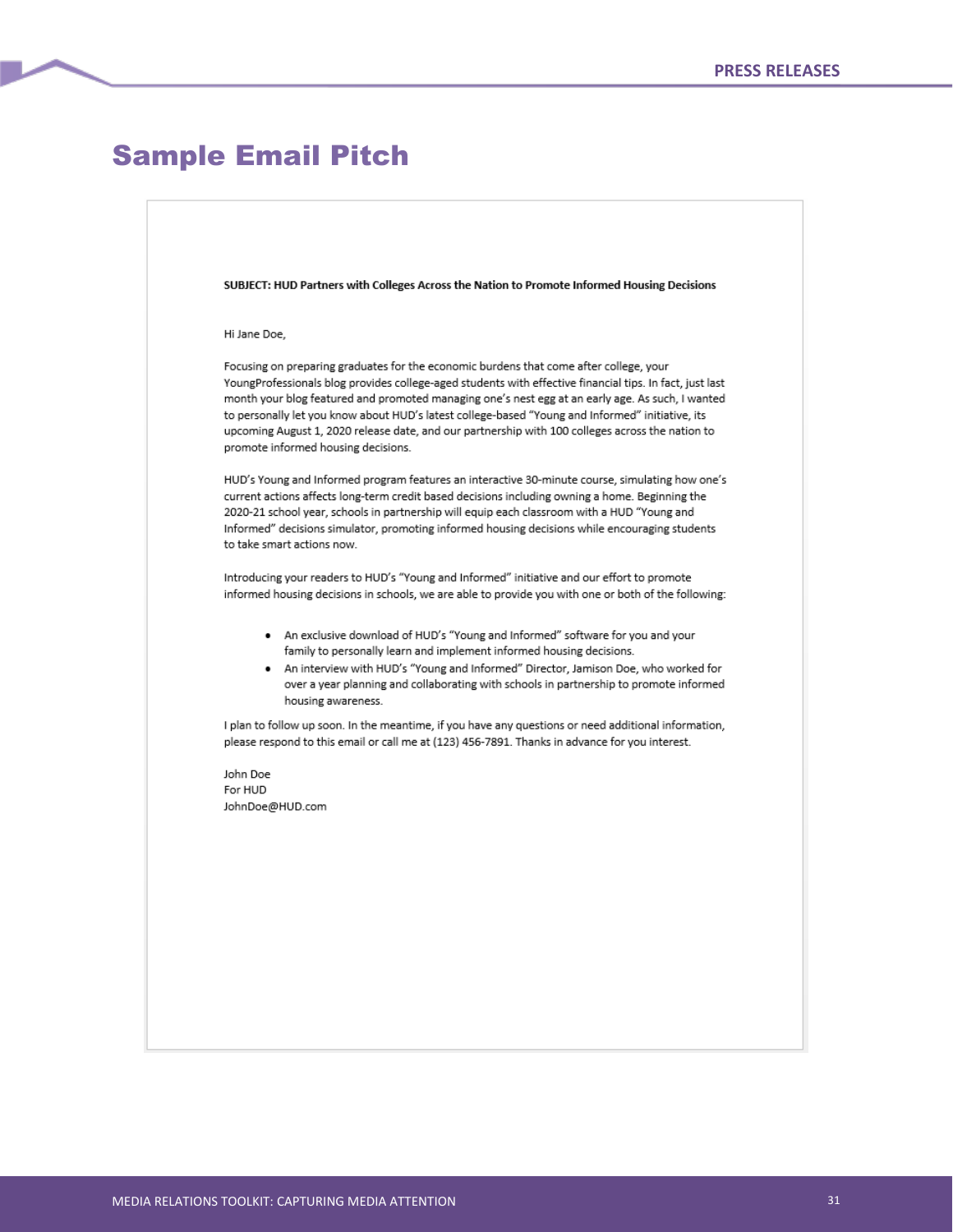# Templates

Following are press release templates and finished examples you can use to create common announcements. Copy and paste them, and then customize the sample templates for your purposes to send a press release to your media contacts.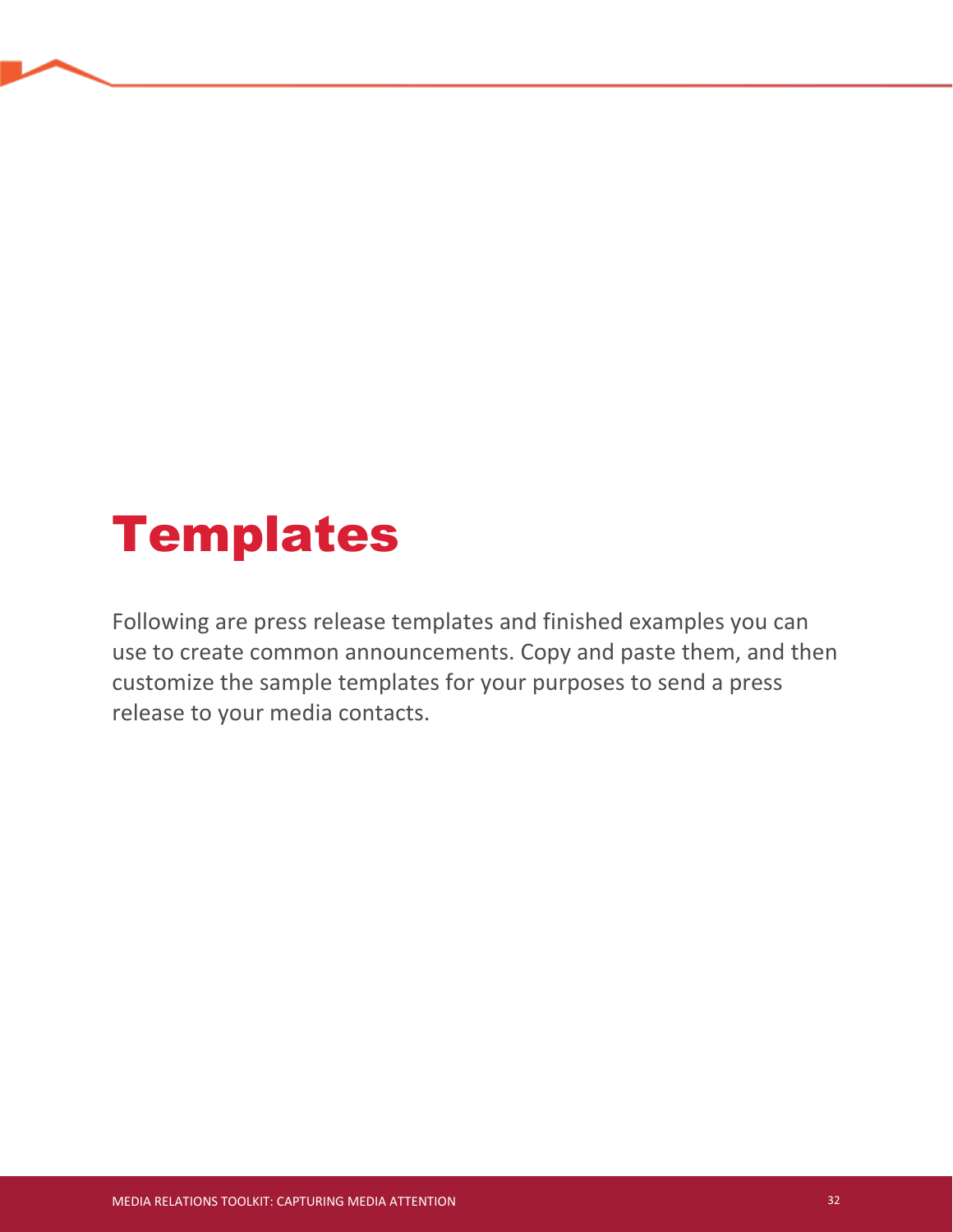## New Hire Press Release Template

Insert your HCA's logo here

## **NEWS RELEASE**

**Contact:** [*Your Name*] **Phone:** (xxx) xxx-xxxx **Email:** xxxxx@xxx.xxx

#### **FOR IMMEDIATE RELEASE**

[*Your HCA's name*] **Appoints** [*name of new hire*] **to [***position***]**

*[CITY, STATE] [(DATE)]* **–** [*Your HCA's name*] announces the addition of [*name of new hire*] to [*position*]. In [his/her] position, [*new hire's last name*] will [*responsibilities of new position*].

"[*Quote from new hire*]," said [*new hire's name*]. "[*Continue telling the story with an additional quote from new hire*]."

[*Describe how new hire's background strengths relate to current position]*.

#### **About [***your HCA's name***]**

[*When was your organization established? What are your organization's initiatives? What's an interesting fact about your HCA?*] Learn more at [*Your HCA's website and/or phone number*].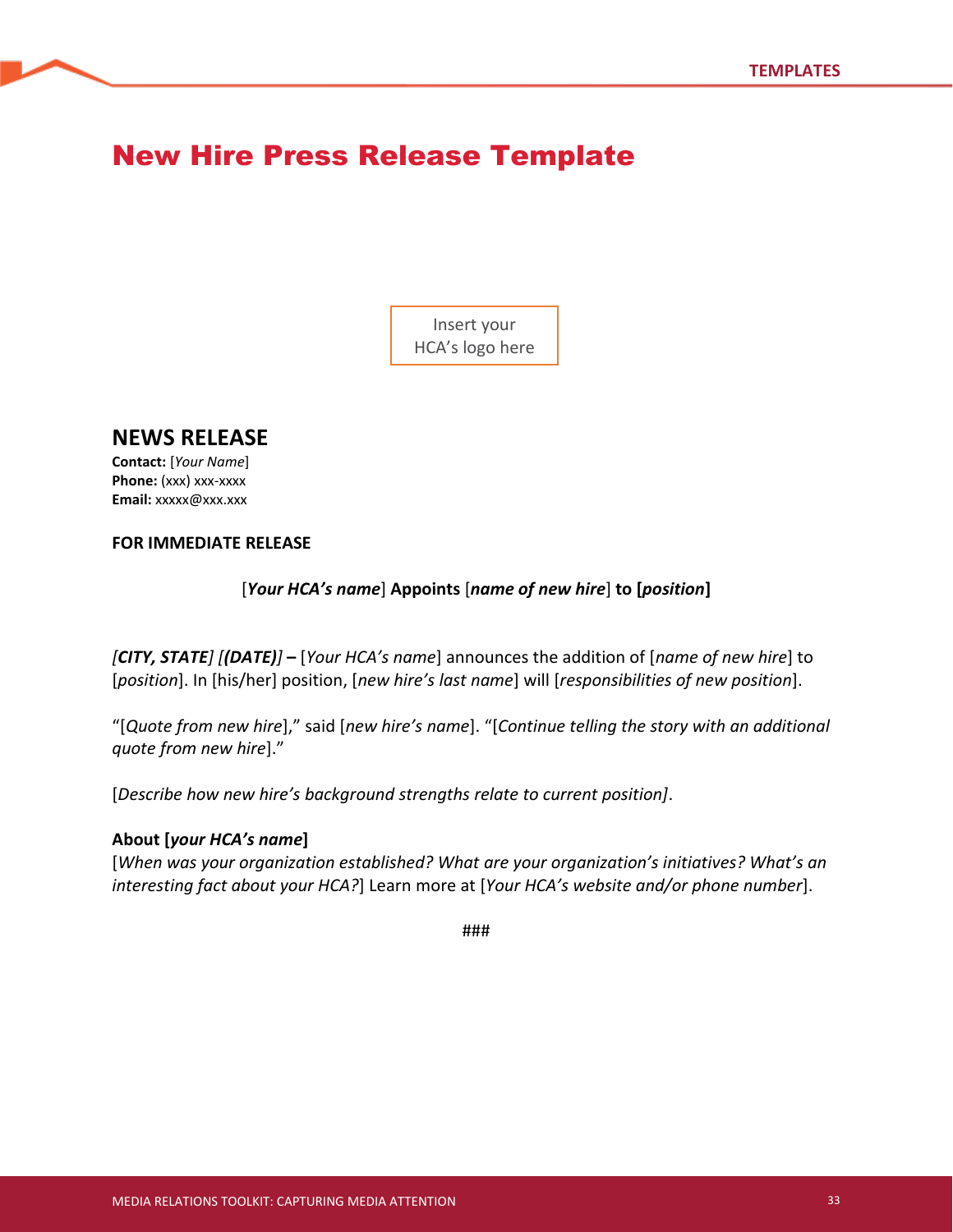## New Hire Press Release Example



## Neighborhood Resources **MADISON**

## **NEWS RELEASE**

**Contact:** Ally Spinelli **Phone:** (608) 454-3333 **Email:** ASpinelli@neighborhoodresources.com

#### **FOR IMMEDIATE RELEASE**

### **Neighborhood Resources Appoints International Homeownership Influencer Ricardo Jimenez to Direct Community Outreach** *Will Lead Homeownership Initiatives in Urban Communities*

**MADISON, Wis. (March 10, 2018) –** Neighborhood Resources - Madison, Wisconsin's largest HUDapproved housing counseling agency announces the addition of Ricardo Jimenez to the newly crafted role of director of community outreach. In his new position, Jimenez will develop, direct, and manage Neighborhood Resources' programs that work to increase homeownership in urban communities throughout the Greater Madison area.

"I've always wanted to work for an organization that truly thrives in giving back to underserved communities," said Jimenez. "Being able to leverage my experience working globally to provide minorities with homebuying power with Neighborhood Resources' communal initiatives will surely be rewarding for all involved."

Jimenez brings over 20 years of industry experience to his new role with steadfast results, including implementing homeownership programs in urban communities in Los Angeles, Seoul, Moscow, and Beijing. Most recently, Jimenez served as president of Communal Affairs for Worldwide Housing Solutions, overseeing the company's 3,592 housing resource agencies.

#### **About Neighborhood Resources – Madison**

Serving as Wisconsin's largest HUD-approved Housing Counseling Agency, Neighborhood Resources – Madison was established in 1967 with one goal: connecting underserved communities with access to homeownership. Now in its 50th year, Neighborhood Resources – Madison's network of more than 350 housing resource agencies have helped more than 12,000 families transition from renters to homeowners. Learn more at [www.NeighborhoodResources.com/Madison](http://www.neighborhoodresources.com/Madison) or call (608) 454-3331.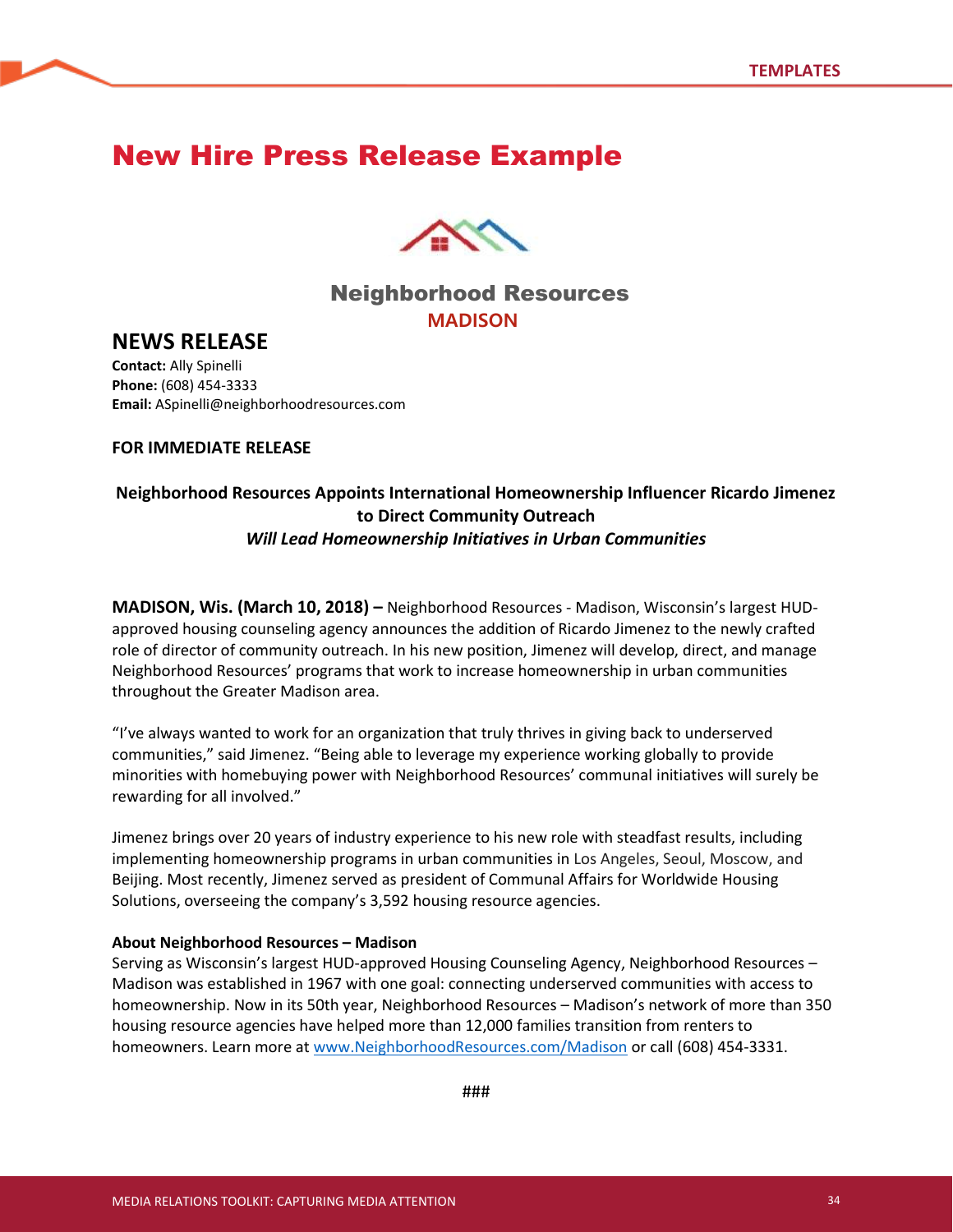## New Service Press Release Template

## **NEWS RELEASE**

Insert your HCA's logo here

**Contact:** [*Your Name*] **Phone:** (xxx) xxx-xxxx **Email:** xxxxx@xxx.xxx

#### **FOR IMMEDIATE RELEASE**

### [*Your HCA's name*] **Introduces** [*name of service followed by a brief description of the overall goal in offering the service*]

*[CITY, STATE] [(DATE)]* – [*Your HCA's name*] continues its plan to [*why your HCA is offering this service*] by introducing [*service followed by a detailed description*]. "[*Quote about the new service from credible HCA member*]," said [*HCA member's name, lowercased title]*. "[*Continue telling the story with an additional quote about the benefits of the new service from the same HCA member*]."

[*Include details about the new service. It can be in paragraph form or bullets as shown in the New Service Press Release Template Example*].

[*Your service*] is scheduled to roll out by [*date*]. For more information, visit [*new service's webpage – not your HCA webpage as that is included below in your company's boilerplate*].

#### **About [***your HCA's name***]**

[*When was your organization established? What are your organization's initiatives? What's an interesting fact about your HCA?*] Learn more at [*Your HCA's website and/or phone number*].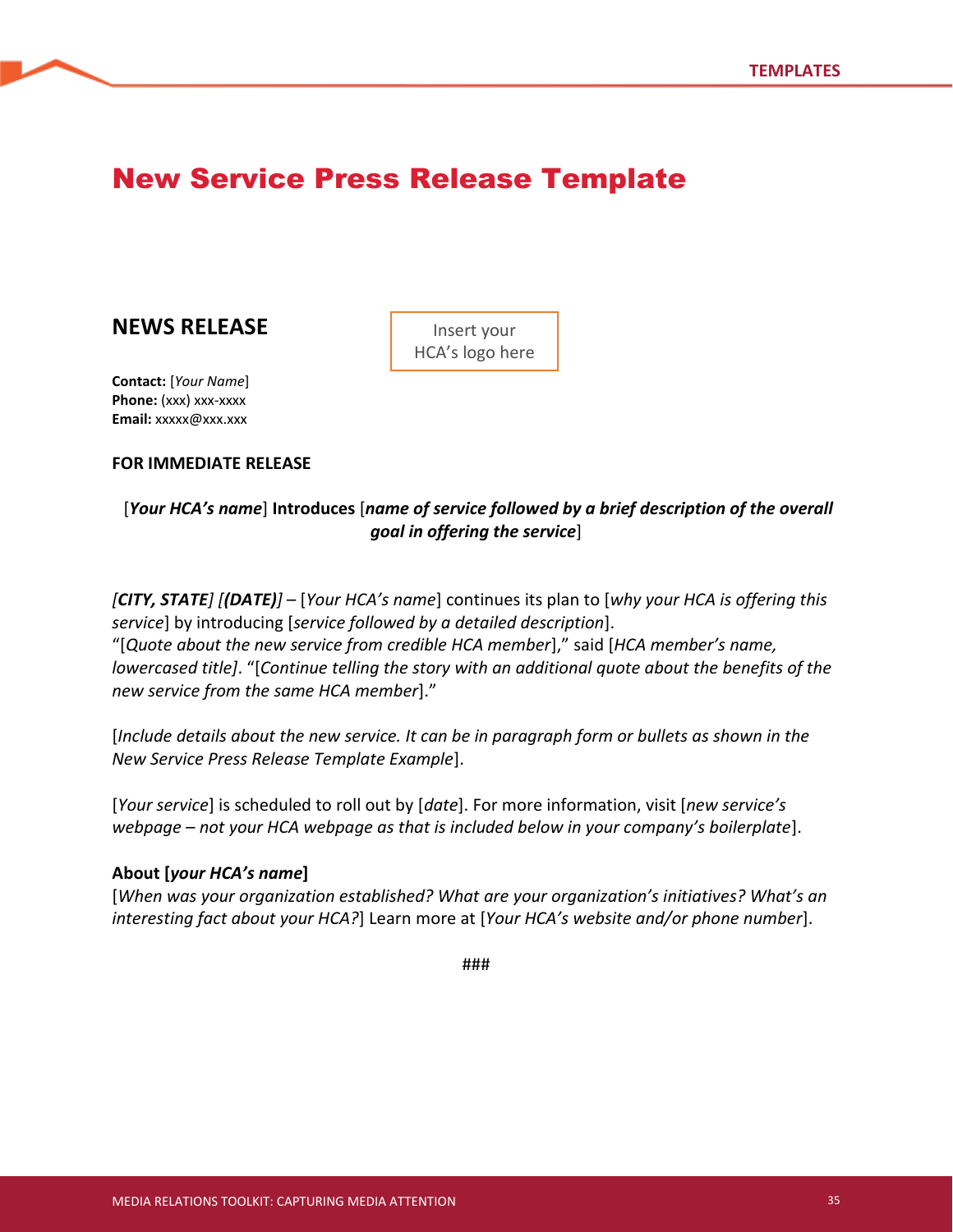## New Service Press Release Example



## **NEWS RELEASE**

#### Neighborhood Resources **MADISON**

**Contact:** Ally Spinelli **Phone:** (608) 454-3333 **Email:** ASpinelli@neighborhoodresources.com

#### **FOR IMMEDIATE RELEASE**

### **Neighborhood Resources Introduces New Credit Building Program Recovery750** *Guarantees Qualified Participants a 750 Credit Score in Just One Year*

**MADISON, Wis. (May 19, 2018) –** Wisconsin's largest HUD-approved housing counseling agency, Neighborhood Resources – Madison, continues its plan to increase homeownership in urban communities by introducing Recovery750, a credit-building program designed to provide direction and support for inner-city residents who hope to become homeowners but have adverse credit histories. Through the organization's partnerships with various regional and national credit reporting agencies, qualified participants are guaranteed a 750 credit score in just one year.

"We've conducted exhaustive research in the targeted neighborhoods and have found consumers want to own their home but due to credit history, are denied," said Ricardo Jimenez, director of community outreach. "Recovery750 allows us to directly challenge this matter, positively impacting the lives of families throughout Madison."

Before being paired with a Recovery750 credit control supervisor who develops a customized credit recovery plan, participants must meet the following requirements:

- Live in these targeted zip codes for a minimum of three (3) A household income of < \$35,000/year consecutive years: 53711, 53713, 53714, 53715, 53716, 53717
- - < 500 credit score
	- A minimum of one (1) dependent
- No negative marks on credit history in the last ninety (90) days

Recovery750 launches June 1, 2018. For more information, visit: [www.NeighborhoodResources.com/Madison/Recovery750.](http://www.neighborhoodresources.com/Madison/Recovery750)

#### **About Neighborhood Resources – Madison**

Serving as Wisconsin's largest HUD-approved Housing Counseling Agency, Neighborhood Resources – Madison was established in 1967 with one goal: connecting underserved communities with access to homeownership. Now in its 50th year, Neighborhood Resources – Madison's network of more than 350 housing resource agencies have helped more than 12,000 families transition from renters to homeowners. Learn more at [www.NeighborhoodResources.com/Madison](http://www.neighborhoodresources.com/Madison) or call (608) 454-3331.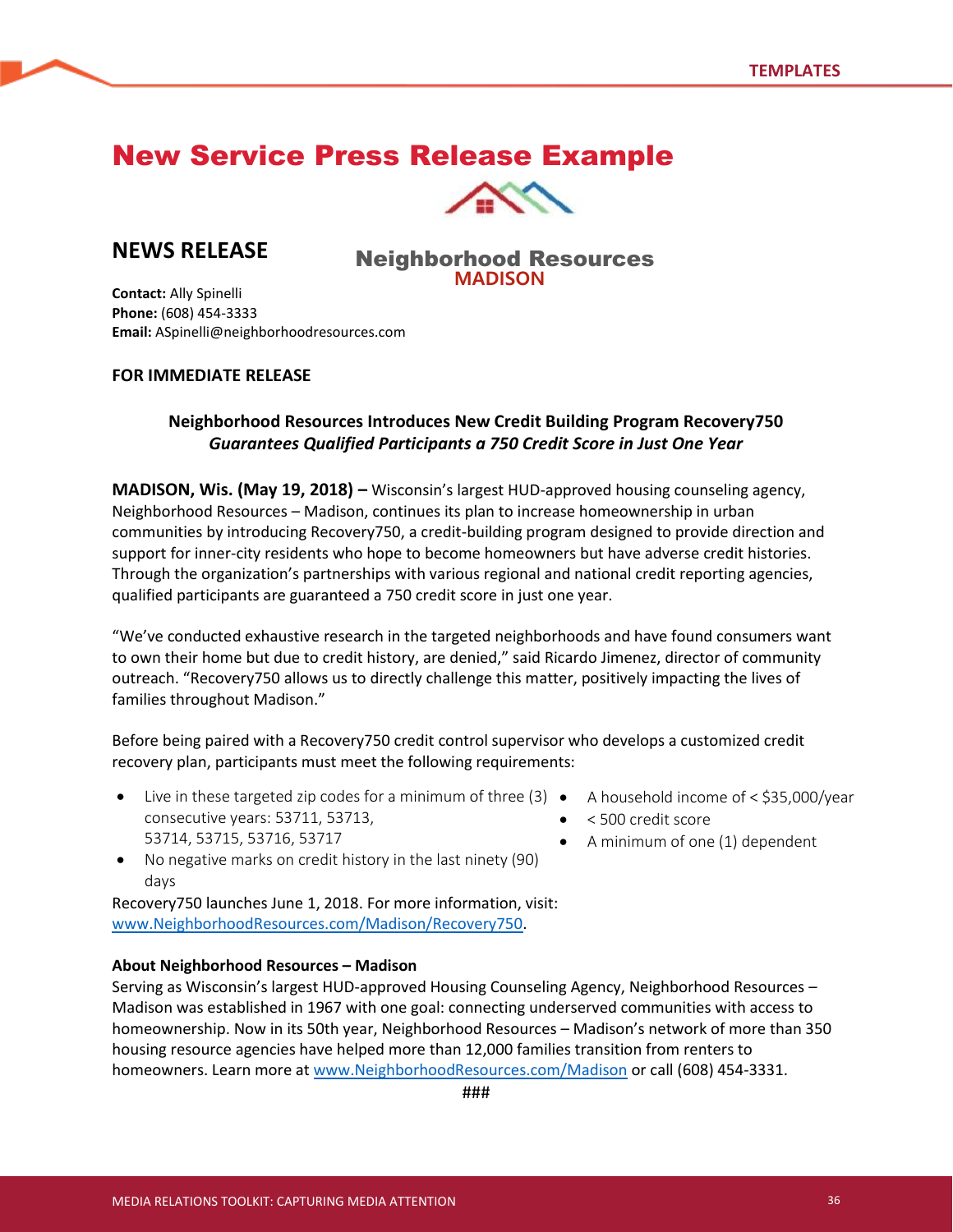## Event Press Release Template

## **NEWS RELEASE**

**FOR IMMEDIATE RELEASE Contact:** [*Your Name*] **Phone:** (xxx) xxx-xxxx **Email:** xxxxx@xxx.xxx

Insert your HCA's logo here

**FOR IMMEDIATE RELEASE**

### [*Your HCA's name*] **to host [***event name***] [***Brief purpose of event***]**

*[CITY, STATE] [(DATE)]* – [*Your HCA's name*] has announced plans to host [*event name*] in an effort to [*event's purpose*]. The [*adjective to describe event*] event will be held [*date, location, additional necessary details*].

"[*Quote supporting event's purpose from credible HCA member*]," said [*HCA member's name, lower cased title*]. "[*Continue telling the story with an additional quote about the value of the event from the same HCA member*]."

[*Continue detailing event with additional information here. It can be in paragraph form or bullets as shown in the Event Press Release Template Example*].

For more information, visit or RSVP by [deadline date] at [*event landing page – not your HCA webpage as that is included below in your company's boilerplate*].

#### **About [***your HCA's name***]**

[*When was your organization established? What are your organization's initiatives? What's an interesting fact about your HCA?*] Learn more at [your *HCA's website and/or phone number*].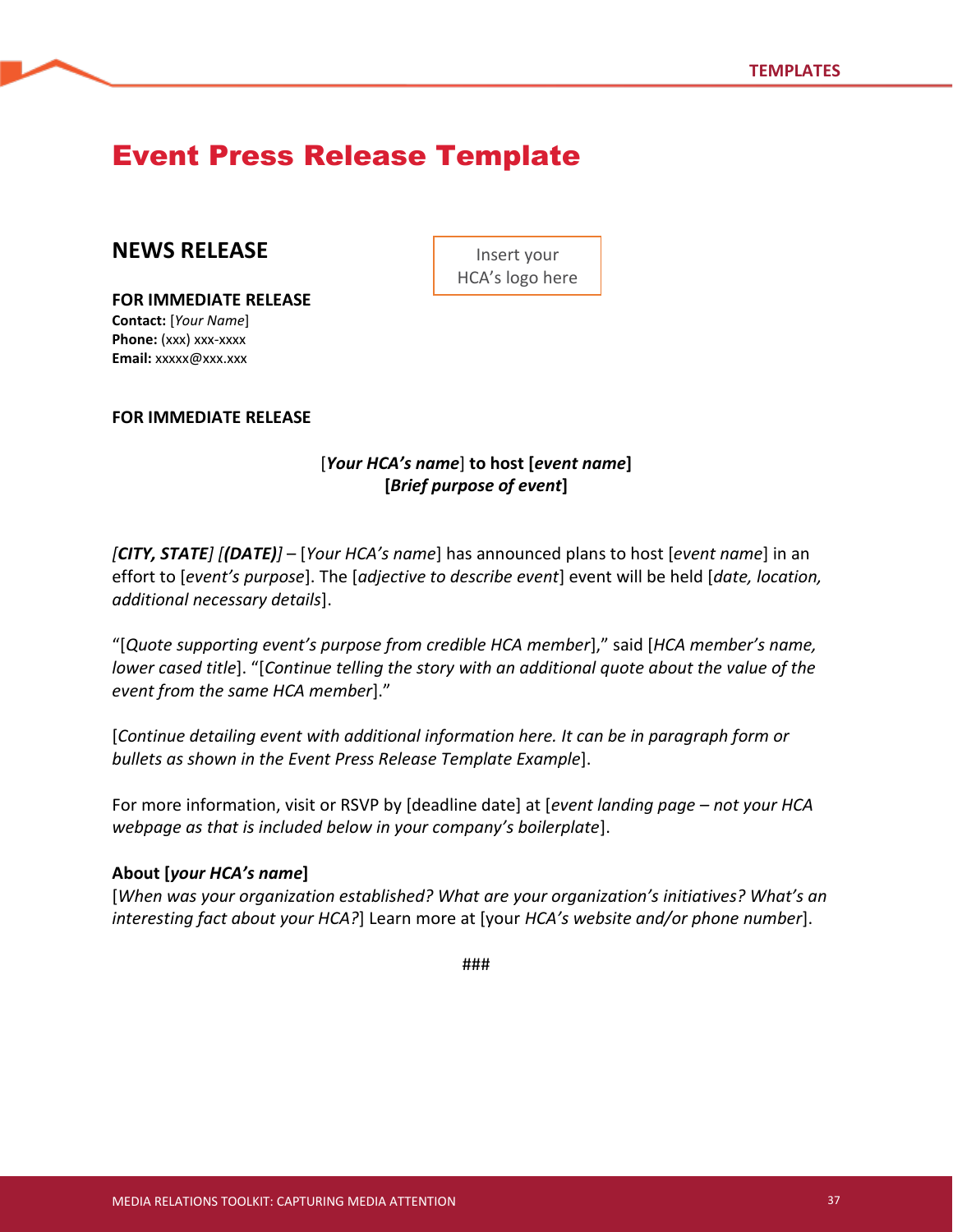## Event Press Release Example

## **NEWS RELEASE**



### Neighborhood Resources **MADISON**

**Contact:** Ally Spinelli **Phone:** (608) 454-3333 **Email:** ASpinelli@neighborhoodresources.com

#### **FOR IMMEDIATE RELEASE**

#### Win a Three-Bedroom House at Neighborhood Resources – Madison's Recovery750 Launch Event

**MADISON, Wis. (March 10, 2018) –** Neighborhood Resources – Madison, Wisconsin's largest HUDapproved housing counseling agency, announced it will be raffling a fully renovated, three-bedroom home to one family in need at the launch event for its new credit repair program, Recovery750. The raffle will take place on June 1, 2018, from 11 AM to 4 PM at Neighborhood Resources – Madison's main office located at 4122 W. Allied Dr., Madison, Wisconsin 53711.

"We've worked for nearly four years working with various credit reporting agencies planning and developing Recovery750," said Vice President of Community Affairs Mariah Klain. "We wanted to make the launch memorable while also impacting the lives of a family in the targeted community. What better way to do that than give away a house?"

To qualify for the Recovery750 home raffle, participants must live in the targeted zip codes (53711, 53713, 53714, 53716, or 53717) for a minimum of three (3) consecutive years and have the following:

- Credit score < 500
- Minimum of one (1) dependent
- Household income of < \$35,000/year

Recovery750 is a credit-building program designed to provide direction and support for inner-city residents who hope to become homeowners but have adverse credit histories. To learn more, visit [www.NeighborhoodResources.com/Madison/Recovery750.](http://www.neighborhoodresources.com/Madison/Recovery750)

#### **About Neighborhood Resources – Madison**

Serving as Wisconsin's largest HUD-approved Housing Counseling Agency, Neighborhood Resources – Madison was established in 1967 with one goal: connecting underserved communities with access to homeownership. Now in its 50th year, Neighborhood Resources – Madison's network of more than 350 housing resource agencies have helped more than 12,000 families transition from renters to homeowners. Learn more at [www.NeighborhoodResources.com/Madison](http://www.neighborhoodresources.com/Madison) or call (608) 454-3331.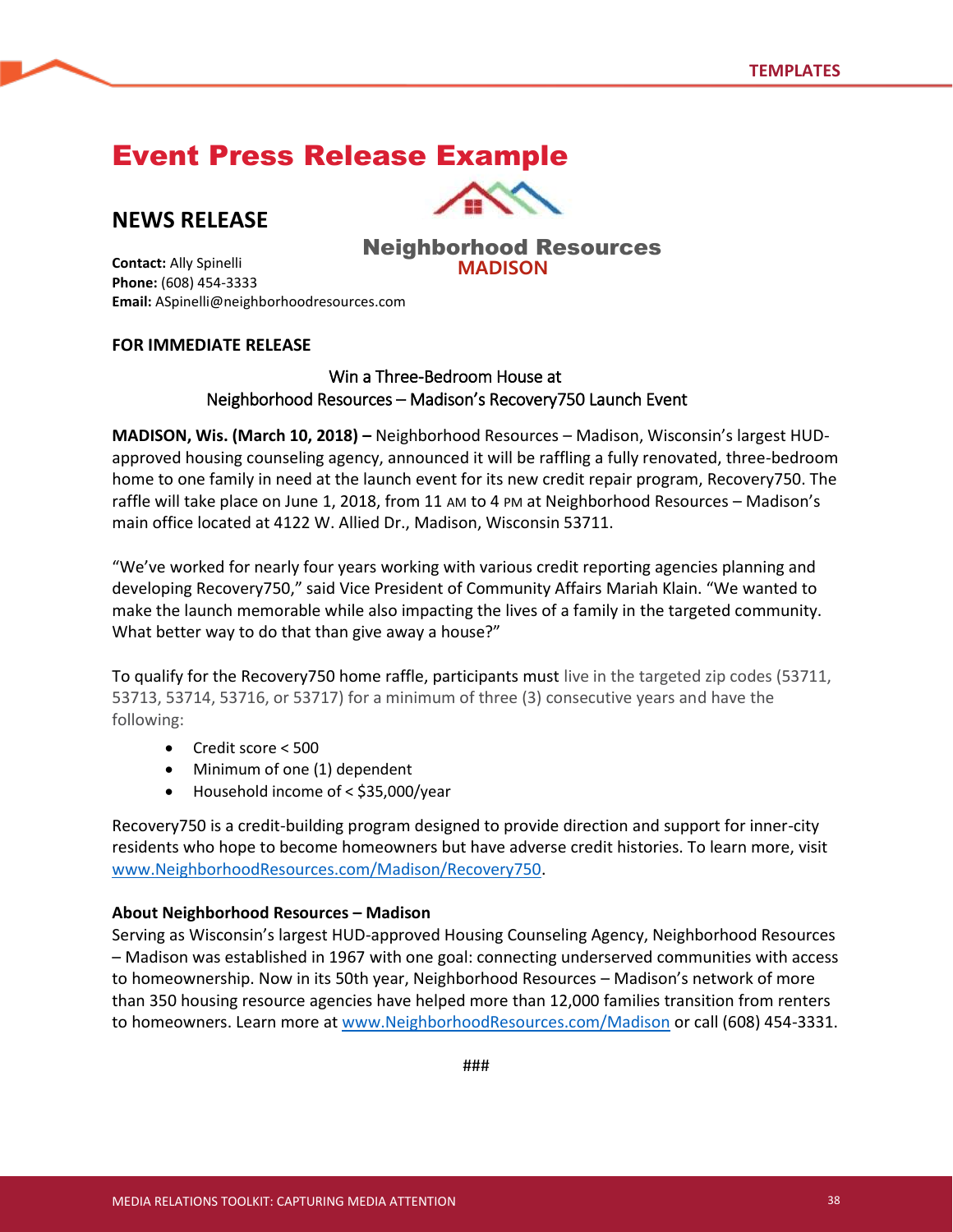## References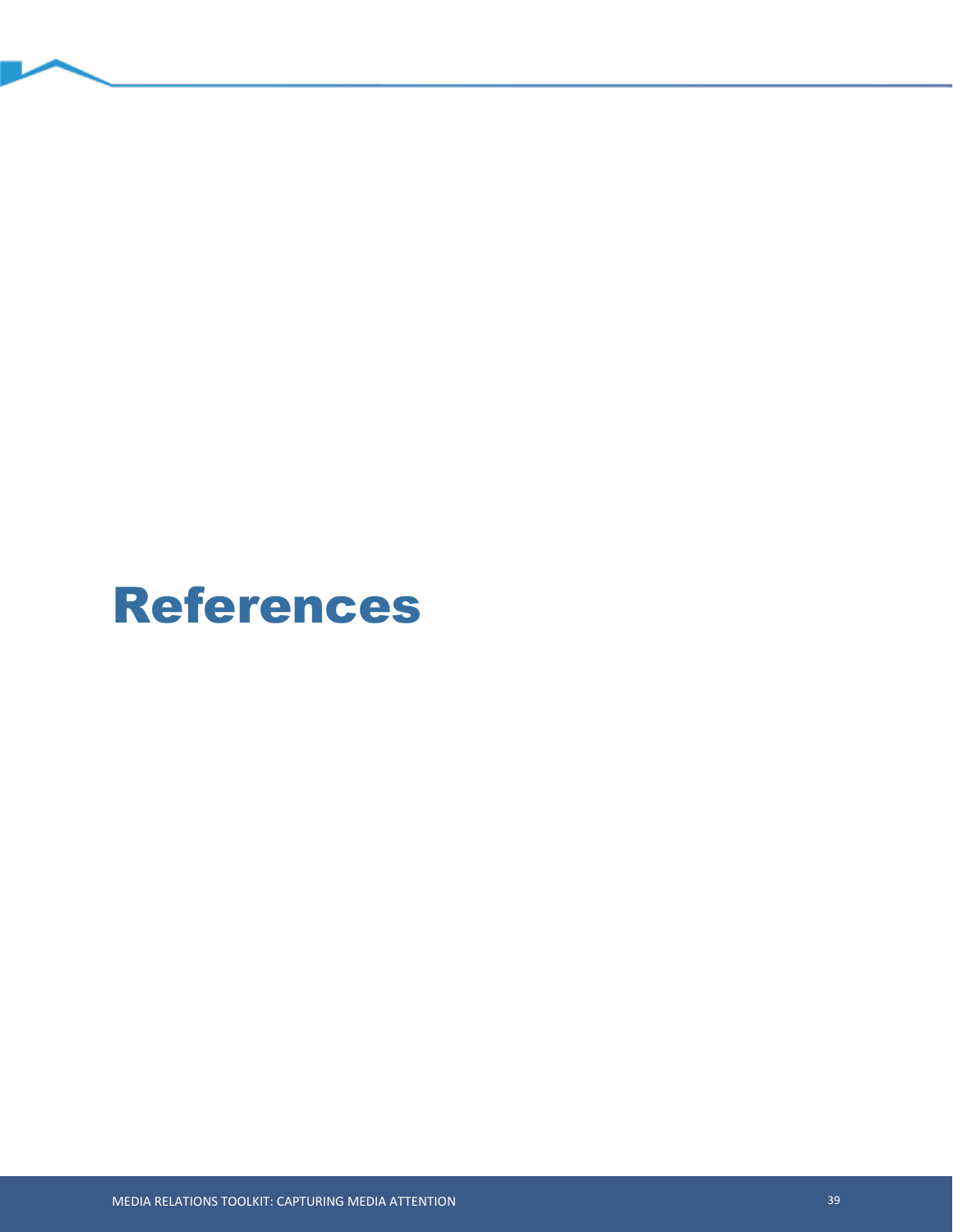## Headline Capitalization

| Do Capitalize                                                                                                                                                                       | Don't Capitalize                                                                           |                                                                                                                                                |  |
|-------------------------------------------------------------------------------------------------------------------------------------------------------------------------------------|--------------------------------------------------------------------------------------------|------------------------------------------------------------------------------------------------------------------------------------------------|--|
| First and last words<br>$\bullet$<br><b>Verbs</b><br><b>Nouns</b><br>٠<br>Pronouns<br>٠<br>Adjectives<br>٠<br>Adverbs<br>Some conjunctions<br>Words with three or more letters<br>٠ | An.<br>٠<br>And<br>٠<br>But*<br>$\bullet$<br>By*<br>$\bullet$<br>For<br>$In*$<br>Nor<br>Of | $On*$<br>$Or^*$<br>$So*$<br>٠<br>The*<br>$\bullet$<br>To*<br>$\bullet$<br>$Up^*$<br>Yet*<br>*Depends on how the<br>word functions in the title |  |